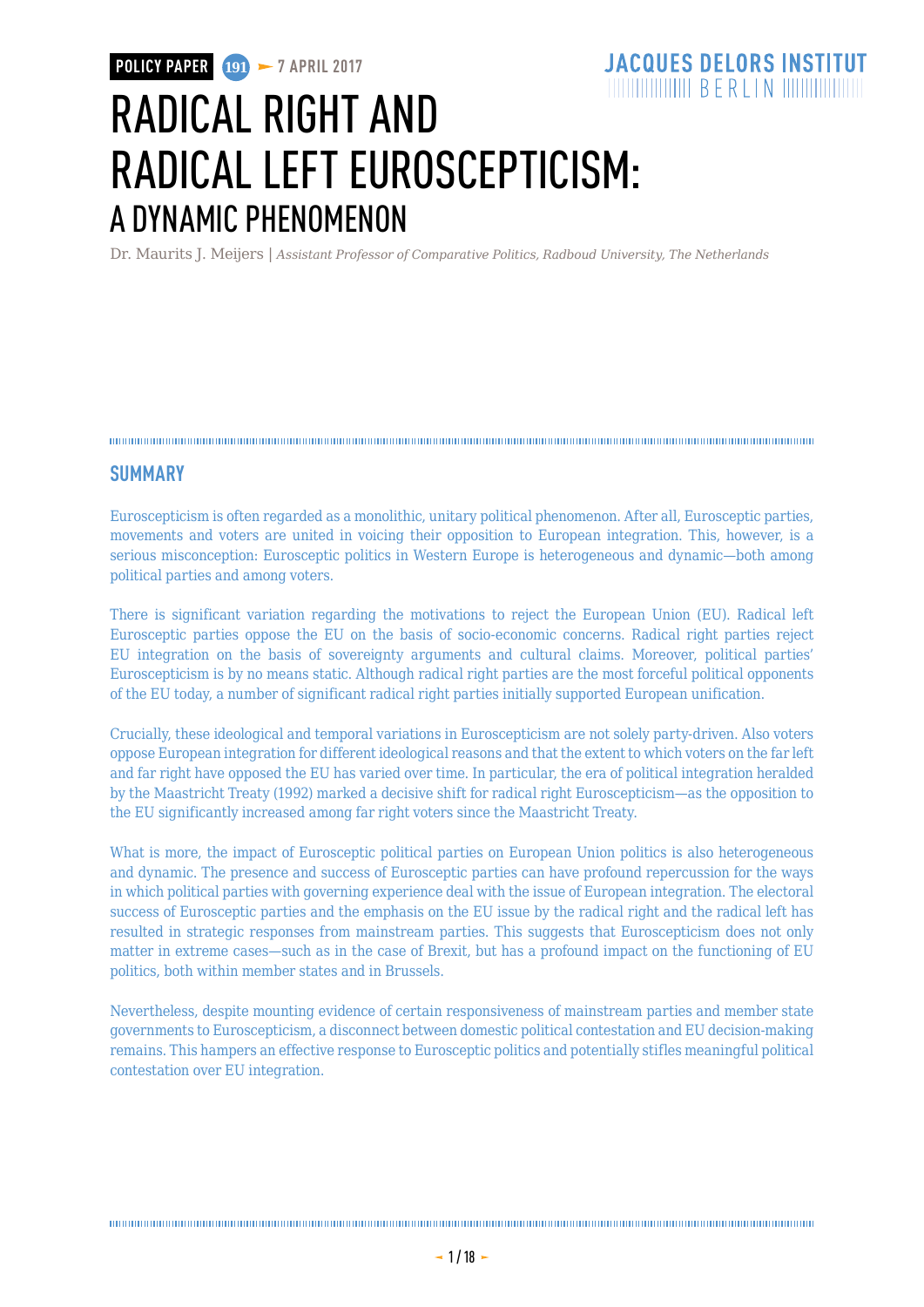# **TABLE OF CONTENTS**

| A  |
|----|
| 4  |
| 6  |
| 8  |
| 9  |
| 10 |
| 11 |
| 13 |
| 16 |
| 17 |
| 20 |
|    |

####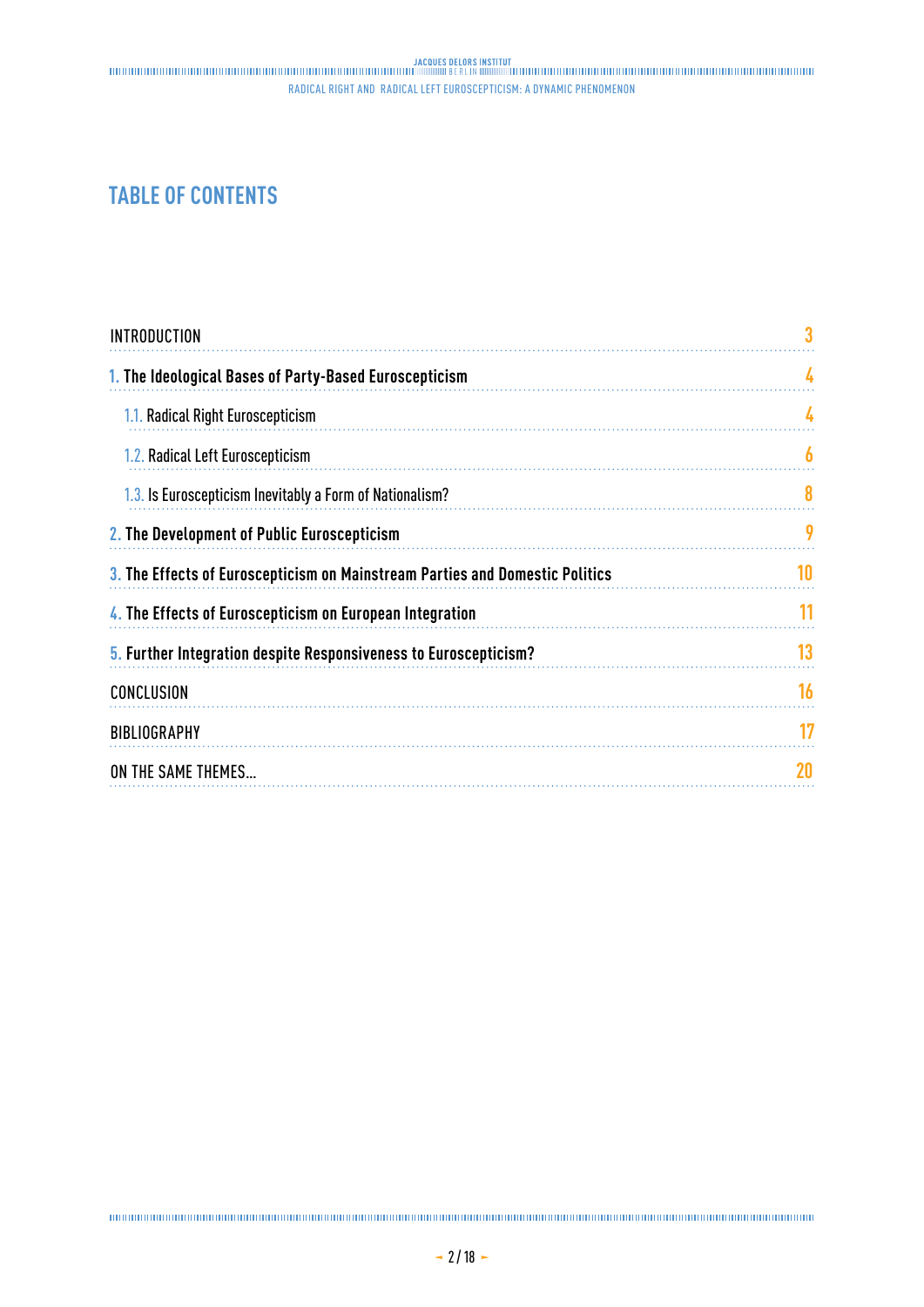## <span id="page-2-0"></span>**INTRODUCTION**

hile anti-European Union politics was a fringe phenomenon at the beginning of the twenty-first century, it is at the core of European politics today. Political parties with distinct anti-European platforms have gained considerable electoral representation in recent years.<sup>1</sup> That Eurosceptic politics is not without effect has become abundantly clear with the narrow victory of the "Leave" camp in the British referendum on EU membership in June 2016.<sup>2</sup> W

In 2017, **Eurosceptic parties are major contenders in a number of national elections in Western Europe**. Most recently, *Partij voor de Vrijheid* (Freedom Party, PVV) became the second largest party in the Dutch national elections on 15 March 2017 gaining approximately 13% of the vote. Marine Le Pen, leader of the *Front National*, has good chances of coming out on top in the first round of the 2017 French Presidential election; like her father 15 years ago. The Federal Republic of Germany, long seen to be immune to radical right and Eurosceptic politics, will most likely witness the first entry of a radical right Eurosceptic party in the history of the Bundestag, the *Alternative für Deutschland* (Alternative for Germany, AfD).<sup>3</sup>

This Policy Paper demonstrates that Euroscepticism is a political phenomenon subject to significant variation. Not only are there important differences between radical right and radical left Euroscepticism, Euroscepticism has also evolved over time among both parties and voters. Moreover, this Policy Paper systematically reviews academic research which has demonstrated the ways in which Eurosceptic politics indirectly affects mainstream party EU attitudes and the process of EU integration as a whole.

The discussion of Euroscepticism focuses on Western Europe for two reasons. First, party competition over EU integration has unfolded very differently in Central and Eastern Europe. Instead of a prerogative of smaller parties on the margins of the political spectrum, Euroscepticism is and has been a component of major government parties' ideologies in Central and Eastern Europe. This has produced very different dynamics of party contestation over EU integration. Secondly, the relatively recent accession of the EU has meant that European integration has very different connotations in Central and Eastern Europe than in Western Europe, which hampers effective comparison across time.

This Policy Paper is structured as follows. The next section outlines the heterogeneous ideological bases of Euroscepticism among radical right and radical left parties in Western Europe as well as their variation over time. The second section summarises the developments in Euroscepticism among West European voters. Subsequently, the paper discusses findings of recent political science research regarding the effects of Euroscepticism on mainstream parties' attitudes toward European integration. The fifth section sheds light on the process of integration in the face of Eurosceptic politics followed by a conclusion.

**<sup>1.</sup>** Yves Bertoncini and Nicole Koenig, "[Euroscepticism or Europhobia: Voice vs. Exit?"](http://www.institutdelors.eu/media/euroscepticismoreurophobia-bertoncini-koenig-ne-jdi-nov14.pdf?pdf=ok), Policy Paper N. 121, Jacques Delors Institute, November 2014

**<sup>2.</sup>** Glencross, Andrew. "Why a British Referendum on EU Membership Will Not Solve the Europe Question." *International Affairs* 91, no. 2 (2015): 303–17

**<sup>3.</sup>** Arzheimer, Kai. "The AfD: Finally a Successful Right-Wing Populist Eurosceptic Party for Germany?" *West European Politics* 38, no. 3 (2015): 535–56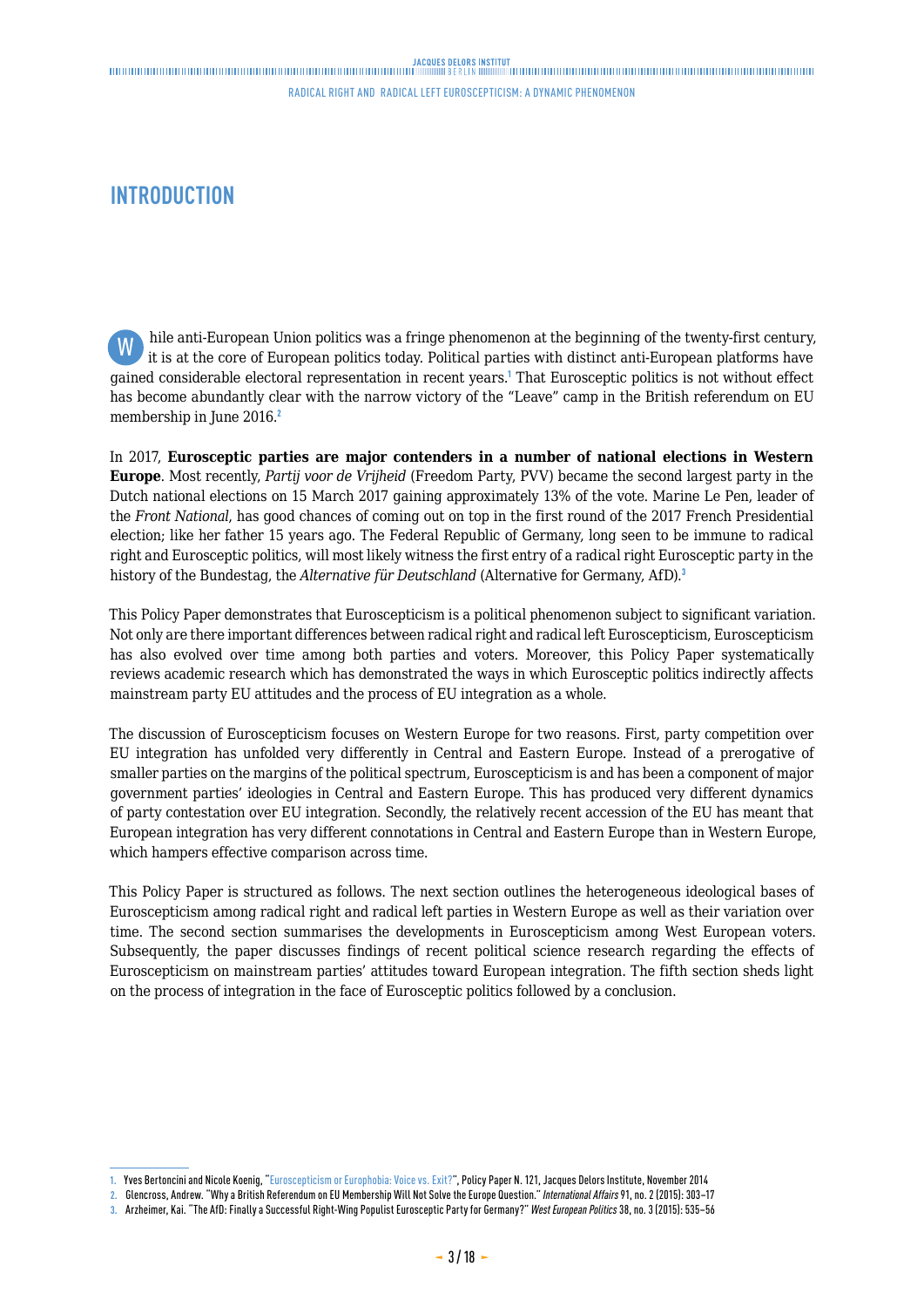# <span id="page-3-0"></span>1. The Ideological Bases of Party-Based Euroscepticism

While Euroscepticism is prevalent across the party system, the main protagonists of party-based Euroscepticism in Western Europe can be found on the far left and far right fringes of the party spectrum.<sup>4</sup> Radical right and radical left parties do not only hold anti-European views, their Euroscepticism is a focal point of their ideological profiles. Indeed, although there is significant variation between parties and across countries, **almost all radical left and radical right parties believe European integration is a particularly salient policy issue, and increasingly so**. 5 In discussing party-based Euroscepticism, this Policy Paper therefore specifically focuses on the radical left and radical right Eurosceptic parties.

**THE RADICAL LEFT AND RADICAL RIGHT OPPOSE "EUROPE" FOR VERY DIFFERENT REASONS."**

The shared commitment of putting opposition to the EU on the political agenda, however, does not mean that radical right and radical left parties agree on the reasons to oppose "Europe" in the first place. On the contrary, as this section demonstrates, the radical left and radical right oppose "Europe" for very different reasons. In addition, this section sheds light on the important transformations the radical right's and the radical left's ideological dispositions toward the EU have undergone.

## **1.1. Radical Right Euroscepticism**

The radical right rejects supranational integration on the basis of cultural arguments. **The rejection of European supranational unification of radical right parties is a corollary of the radical right's nativist outlook.** Nativism is an ideological perspective which stipulates that only members of the native group, namely "the nation", are legitimate constituents of the polity.<sup>6</sup> Only the ethnically or culturally defined nation can form the basis of popular sovereignty and endow a polity with legitimacy. As a result, the political involvement of non-native peoples, persons or political ideas are regarded as a threat to national integrity. The project of European integration is, of course, at odds with this narrow conception of popular sovereignty. Supranational integration is predicated on the idea that popular sovereignty is not limited to the nation-state, but exists beyond it—either as one "multinational people" or multiple national peoples.

However, not all radical right parties in Western Europe have been consistently against European integration. On the contrary, before the signing of the Maastricht Treaty, a number of parties now strongly associated with Euroscepticism, such as the French *Front National* or Austrian *Freiheitliche Partei Österreichs* (Freedom Party Austria, FPÖ), were initially supportive of the EU.<sup>7</sup>

In the mid-1980s, *Front National* leader Jean-Marie Le Pen actively advocated further integration, notably in sensitive issue areas such as immigration, "anti-terrorism policy" and border controls. For the FN and a number of other parties such as the German *Republikaner* (Republicans), this initial support for European integration stemmed to large part from the belief that European nations should unite as ethnically homogenous entity.<sup>8</sup> Yet, not all radical right parties initially supportive of European unification subscribed to such an ethnic conception of European unity. For instance, the EU support of the FPÖ in the 1970s and 1980s was rather a consequence of the party's market-liberal programme at the time.<sup>9</sup> Moreover, the Italian *Lega Nord* (Northern League, LN) was in favour of European integration because it deemed the European Economic Community to be a useful vehicle for advancing greater regional autonomy.<sup>10</sup>

**<sup>4.</sup>** The question of what constitutes Euroscepticism is not uncontested in the political science literature. The radical right and radical left parties defined as Eurosceptic in this Policy Paper display EU support scores below 4 in the Ray / Chapel Hill Expert Survey expert survey data, which corresponds with the definition of "soft" and Euroscepticism made by Szczerbiak and Taggart. See: Szczerbiak, Aleks, and Paul Taggart. "Opposing Europe: Party Systems and Opposition to the Union, the Euro and Europeanisation." *SEI Working Papers*, no. 36 (2000): 6; Ray, Leonard. "Validity of Measured Party Positions on European Integration: Assumptions, Approaches, and a Comparison of Alternative Measures." *Electoral Studies* 26, no. 1 (March 2007): 159

**<sup>5</sup>** Meijers, Maurits J*. Is Euroscepticism Contagious? Examining the Impact of Eurosceptic Challenger Parties on Mainstream Party Attitudes toward the European Union.* PhD Thesis: Hertie School of Governance, Berlin, 2016: chap. 2

**<sup>6.</sup>** Mudde, Cas. *Populist Radical Right Parties in Europe.* Cambridge: Cambridge University Press, 2007: 159

**<sup>7.</sup>** Ibid.; Almeida, Dimitri. "Europeanized Eurosceptics? Radical Right Parties and European Integration." *Perspectives on European Politics and Society* 11, no. 3 (September 2010): 237–53

**<sup>8.</sup>** Fieschi, Catherine, James Shields, and Roger Woods. "Extreme Rightwing Parties and the European Union: France, Germany and Italy." In *Political Parties and the European Union*, 235–53. London: Routledge, 1996: 237

**<sup>9.</sup>** Betz, Hans-Georg*. Radical Right-Wing Populism in Western Europe.* Houndmills, London: Macmillan, 1994: 11

**<sup>10.</sup>** cf. Keating, Michael. "The European Union and the Regions." In *The European Union and the Regions*, edited by Barry Jones and Michael Keating, 1–22. Oxford: Oxford University Press, 1995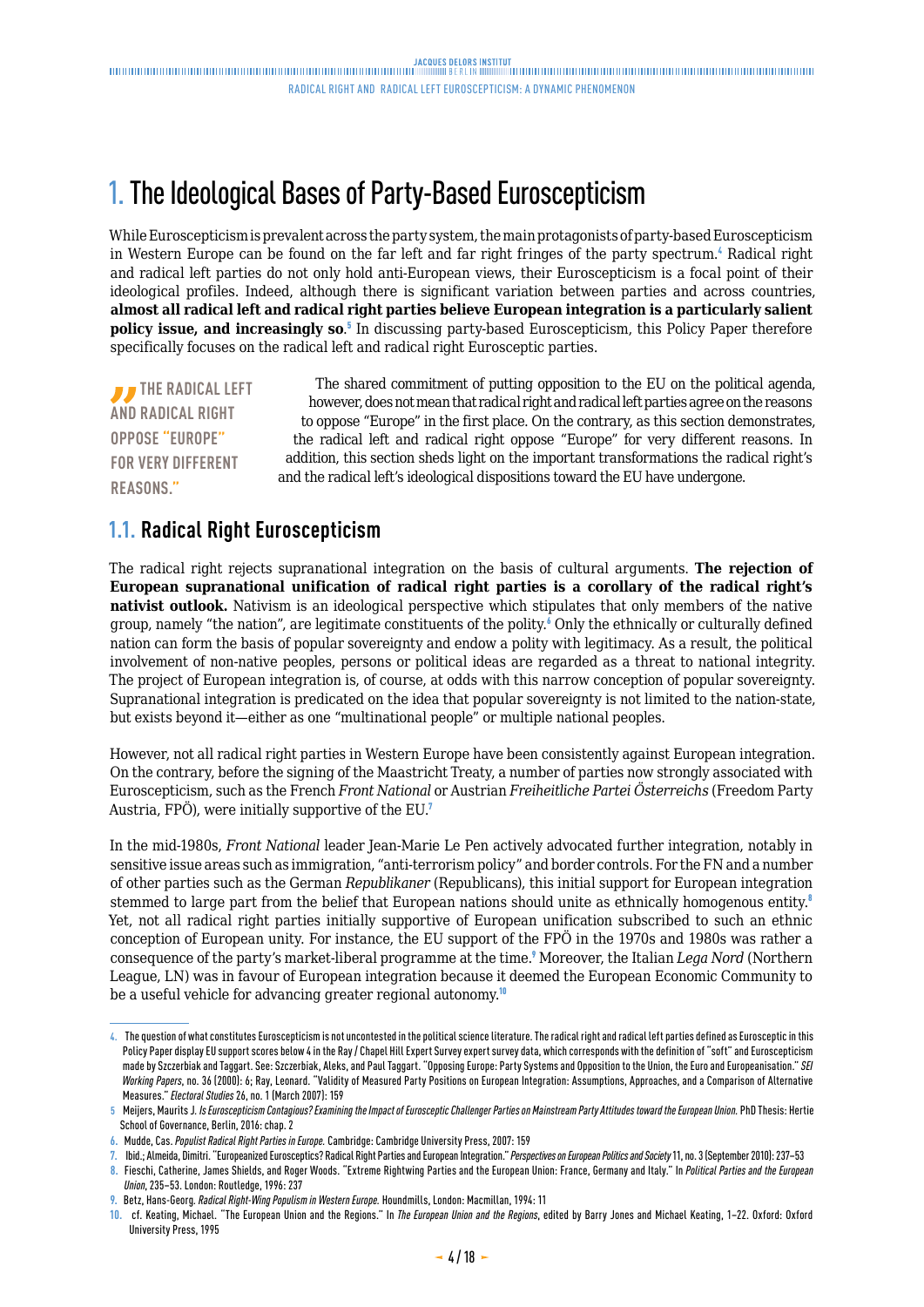

**FIGURE 1 Radical right party positions towards the EU over time**

Mean and range of radical right EU positions on the basis of expert survey data by Ray and the Chapel Hill Expert Survey (CHES). A party is categorized as Eurosceptic if the score of its overall orientation towards European integration is below 4.

Data source: Ray, "Measuring Party Orientations towards European Integration: Results from an Expert Survey"; Bakker et al., "1999-2014 Chapel Hill Expert Survey Trend File. Version 2015.1.

With the signing of the Maastricht Treaty in 1992, however, radical right parties came to unequivocally reject the European integration process. The Maastricht Treaty heralded a new era of political European integration as it introduced qualified-majority voting in the EU, established EU citizenship and paved the way for the European common currency. The overall development of radical right Euroscepticism is plotted in Figure 1.<sup>11</sup>

As Figure 1 demonstrates, for radical right parties there is a clear downward trend visible from 1992 onwards. The dots represent the average radical right EU position at that time, whereas the lines show the range of EU positions among radical right parties. The range of their EU positions decreased significantly signalling the development of increasingly homogeneous anti-EU positions among radical right parties. Crucially, not only did they change their positions on the EU, they came to regard the EU issue also increasingly important.<sup>12</sup> For the British UK Independence Party (UKIP), its opposition to the Maastricht Treaty was a founding principle of the party as it was set up in 1993 by members of the Anti-Federalist League, a movement formed in 1991 to oppose the Maastricht Treaty.<sup>13</sup>

Today, Euroscepticism is one of the core features of radical right politics in Europe. Not only has the integration of the EU been deepened in many respects, **the sovereign debt crisis and the ensuing Eurozone crisis allowed the radical right to combine cultural identity arguments against the EU with utilitarian objections against the pooling of sovereignty**. Nevertheless, there remain important differences between radical right parties across Europe. The Euroscepticism of Geert Wilders' PVV, for instance, is a form of unconditional, so-called "hard Euroscepticism" or "Europhobia". On the other hand, parties such

**<sup>11.</sup>** A party's Euroscepticism is established on the basis of a party's overall orientation towards European integration below 4 in the Ray and Chapel Hill Expert Survey (CHES) expert survey data sets. See: Ray, "Measuring Party Orientations towards European Integration: Results from an Expert Survey"; Bakker et al., "1999-2014 Chapel Hill Expert Survey Trend File. Version 2015.1."

**<sup>12.</sup>** Meijers, Maurits J*. Is Euroscepticism Contagious? Examining the Impact of Eurosceptic Challenger Parties on Mainstream Party Attitudes toward the European Union.* PhD Thesis: Hertie School of Governance, Berlin, 2016: chap. 2

**<sup>13.</sup>** Ford, Robert, Matthew J. Goodwin, and David Cutts. "Strategic Eurosceptics and Polite Xenophobes: Support for the United Kingdom Independence Party (UKIP) in the 2009 European Parliament Elections." *European Journal of Political Research* 51, no. 2 (March 17, 2012): 204–34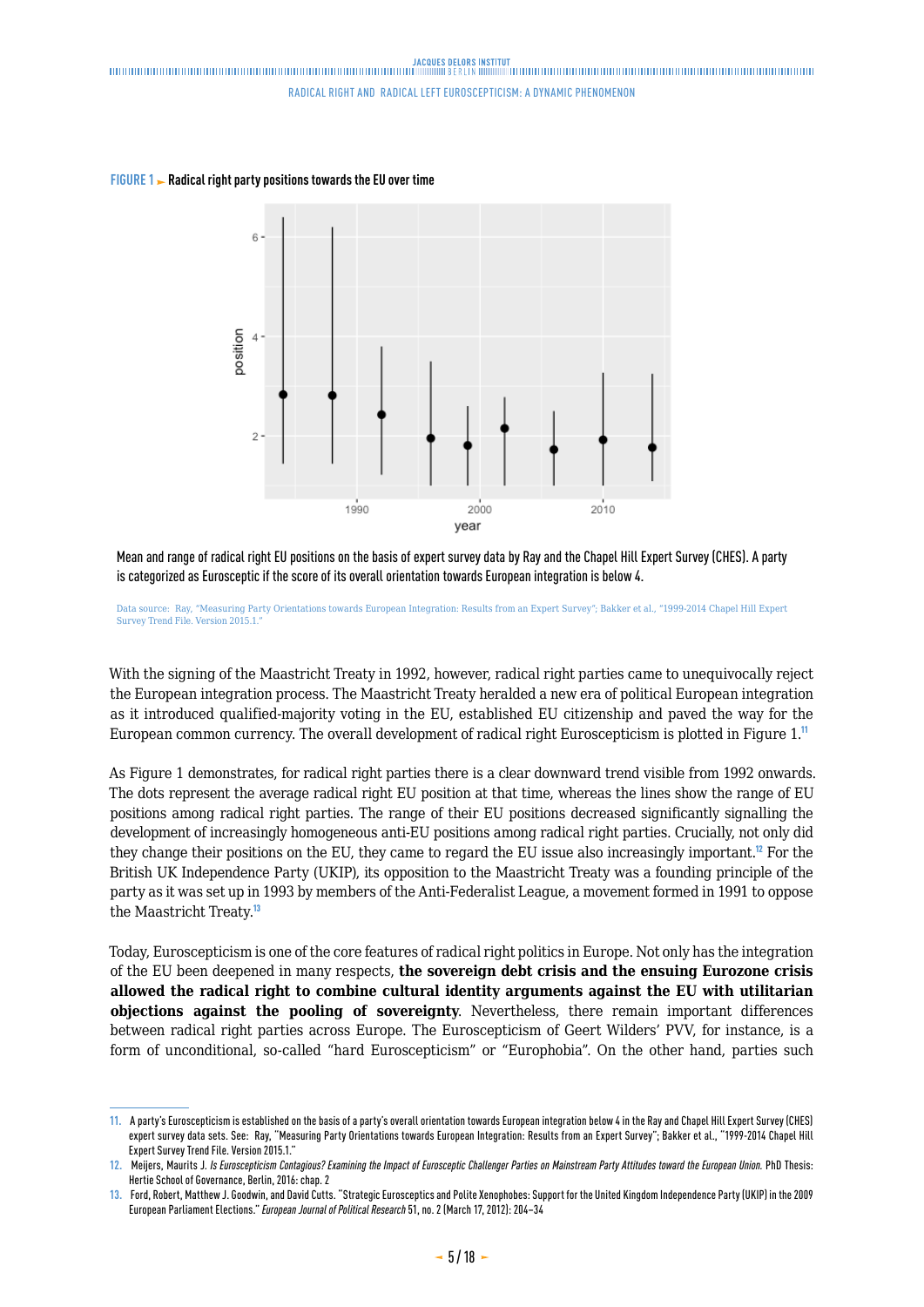<span id="page-5-0"></span>*I* TODAY, **EUROSCEPTICISM IS ONE OF THE CORE FEATURES OF RADICAL RIGHT POLITICS IN EUROPE."**

as the German AfD are more nuanced and represent a "softer" variant of Euroscepticism.<sup>14</sup> Hence, whereas Wilders is a staunch advocate of a "Nexit"—a Dutch exit from the EU, the AfD rejects the European common currency and the financial transfers within Europe, but notes that only if the European institutional framework could not be reformed, it would advocate the dissolution of the EU, which would allow the re-formation of a European economic community.<sup>15</sup>

In addition, **in some cases radical right parties have moderated their Eurosceptic appeal when faced with the prospect of governing or when in government**. As part of successive Berlusconi governments, the Lega Nord did not push to enact specific anti-EU policies despite its Eurosceptic platform.<sup>16</sup> Similarly, the Finns Party ("Perussuomalaiset") have toned down opposition to European integration as they entered the Finnish government and its leader, Timo Soini, became Deputy Prime Minister in May 2015.

# **1.2. Radical Left Euroscepticism**

**The Euroscepticism of the radical left, on the other hand, is guided by economic concerns regarding the integration process.** The wariness of radical left parties to the EU is more a product of their opposition to the free market economy and their quest for economic and social justice than a rejection of a polity with multinational constituents.<sup>17</sup> The radical left regards the institutional structure and the policy-making logic of the EU to be ideologically biased toward market-liberal policies. Not unlike prominent EU scholars such as

Fritz Scharpf, the radical left believes there is an institutional asymmetry in the EU in favour of market-making instead of market-regulation.<sup>18</sup> Hence, the rejection of the EU accrues from the idea that the realization of egalitarian social policies is not possible in the current institutional framework. Of course, many scholars and commentators, perhaps most prominently Giandomenico Majone, reject this view of the EU as an essentially market-liberal polity as one-sided.<sup>19</sup> Nevertheless, the lack of veritable common European social policies, serves as evidence **to the radical left** that **the EU is inextricably a neo-liberal polity**.

**THE RADICAL LEFT REGARDS THE INSTITUTIONAL STRUCTURE AND THE POLICY-MAKING LOGIC OF THE EU TO BE IDEOLOGICALLY BIASED TOWARD MARKET-LIBERAL POLICIES."**

Whereas the West European radical right gradually came to agree more or less on clear anti-European politics, the development of the radical left is less linear and more fraught with diversity. The Maastricht Treaty did not represent a clear turning point for all radical left parties. Whereas some radical left parties regarded the Maastricht Treaty and an entrenchment of market-liberal ideology in the European institutional framework, other parties carefully regarded the inception of a true European political union as a possibility to eventually reshape the EU into a vehicle for left-wing policies.

**19.** Majone 1996

**<sup>14.</sup>** Szczerbiak, Aleks, and Paul Taggart. "Opposing Europe: Party Systems and Opposition to the Union, the Euro and Europeanisation." *SEI Working Papers*, no. 36 (2000); Yves Bertoncini and Nicole Koenig, ["Euroscepticism or Europhobia: Voice vs. Exit?](http://www.institutdelors.eu/media/euroscepticismoreurophobia-bertoncini-koenig-ne-jdi-nov14.pdf?pdf=ok)", Policy Paper N. 121, Jacques Delors Institute, November 2014

**<sup>15.</sup>** Alternative für Deutschland. ["Programm Für Deutschland. Das Grundsatzprogramm Der Alternative Für Deutschland](https://www.alternativefuer.de/wp-content/uploads/sites/111/2017/01/2016-06-27_afd-grundsatzprogramm_web-version.pdf.)," 2017

**<sup>16.</sup>** Tarchi, Marco. "Italy: A Country of Many Populisms." In *Twenty-First Century Populism: The Spectre of Western European Democracy*, edited by Daniele Albertazzi and Duncan McDonnell, 84–99. Basingstoke: Palgrave Macmillan, 2007: 97

**<sup>17.</sup>** March, Luke, and Cas Mudde. "What's Left of the Radical Left? The European Radical Left After 1989: Decline and Mutation." *Comparative European Politics* 3, no. 1 (April 2005): 23–49 ; Hooghe, Liesbet, Gary Marks, and Carole. J. Wilson. "Does Left/Right Structure Party Positions on European Integration?" *Comparative Political Studies* 35, no. 8 (October 1, 2002): 965–89

**<sup>18.</sup>** Scharpf, Fritz W. "Negative and Positive Integration in the Political Economy of European Welfare States." In *Governance in the European Union,* SAGE, 1996: 15-18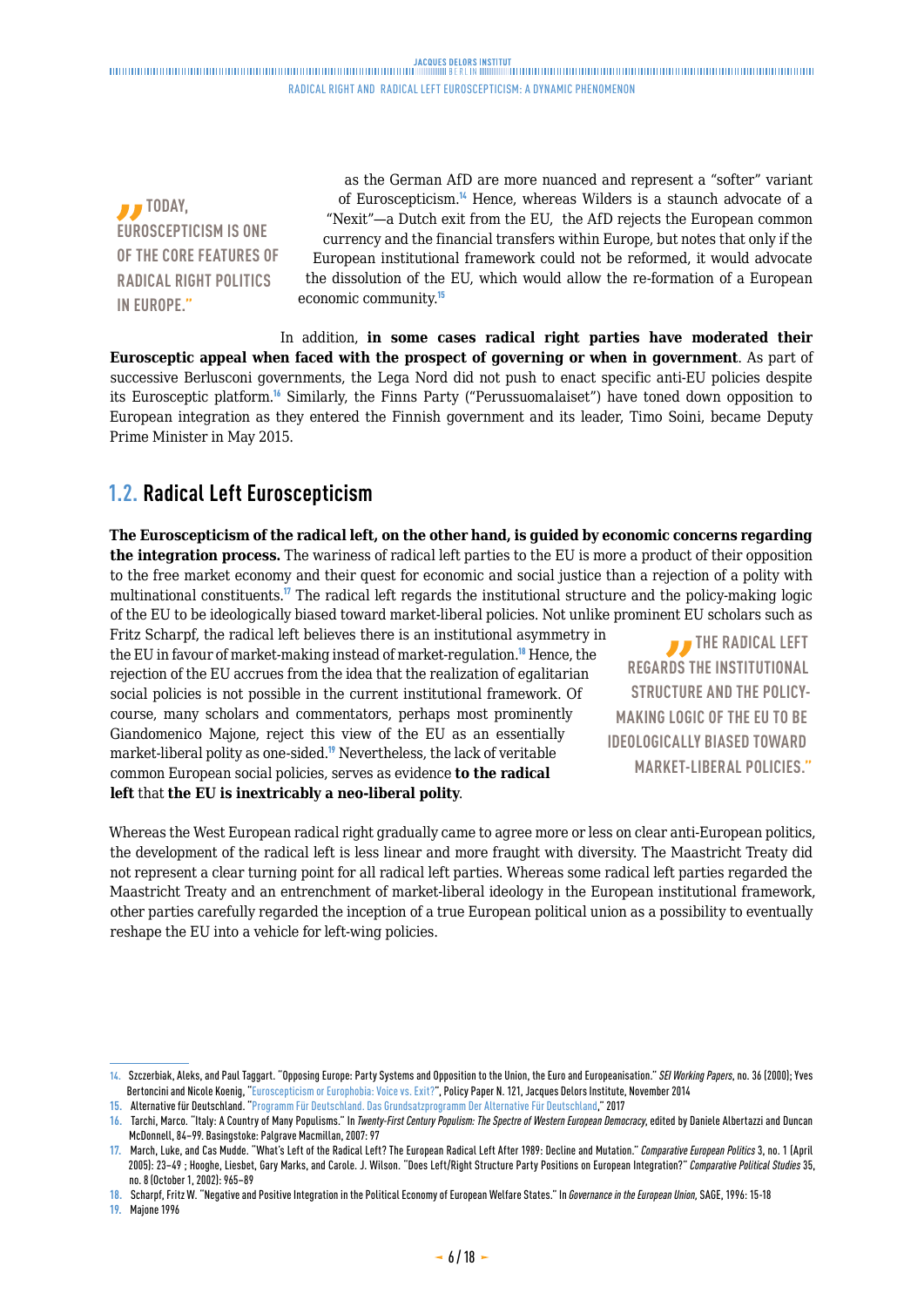



Mean and range of radical left EU positions on the basis of expert survey data by Ray and the Chapel Hill Expert Survey (CHES). A party is categorized as Eurosceptic if the score of its overall orientation towards European integration is below 4.

Data source: Ray, "Measuring Party Orientations towards European Integration: Results from an Expert Survey"; Bakker et al., "1999-2014 Chapel Hill Expert Survey Trend File. Version 2015.1."

From Figure 2 it is apparent that the range of radical left EU positions is indeed rather large. Moreover, the radical left has shown divergent paths when it comes to the evolution of their positions on European integration. While the majority of radical left parties remain Eurosceptic, the average trend line shows that radical left EU support on average has increased from the 1980s until the mid-2000s, after which it slightly decreased. A number of radical left parties have consistently held anti-European positions. For the Dutch SP (*Socialistische Partij*, Socialist Party), for instance, fierce Euroscepticism is a consistent feature of its party identity.<sup>20</sup> Also in its campaign for the 2017 Dutch parliamentary election, the SP unfailingly attacked the EU for its alleged facilitation of big business at the cost of the ordinary citizen. In Denmark, the fiercely Eurosceptic Red-Green Alliance, fused radical left socialist views with ecological concerns, has advocated the abolishment of the EU and has maintained an anti-European position throughout the years.<sup>21</sup>

Other radical left parties have shifted their positions on European integration over the years. The Greek SYRIZA is a case in point as it became more opposed to European integration over the years: In its early days in 1980s and 1990s, the precursor of SYRIZA was initially very supportive of European integration. However, in the 2000s they made Euroscepticism a core aspect of their programme. Its anti-EU stance in combination with its outsider status made the party a credible frontrunner of the anti-Memorandum, anti-austerity sentiment in Greece as they won the January 2015 elections. Yet, Aléxis Tsípras ultimate decision to accept another bailout accompanied with a set of austerity measures in July and August 2015, has shown that SYRIZA, to a certain extent, has been willing to move beyond its principled opposition to the EU.

A similar move to less Eurosceptic, more pragmatist attitudes toward the EU when in government has been visible in the French PCF (*Parti communiste français*, French Communist Party), for instance. Although Euroscepticism had been a defining characteristic of the French PCF in the 1980s and 1990s, it moderated its opposition to Europe during its government participation in the 1997 Jospin government.<sup>22</sup> Nevertheless, the party reverted to its anti-European platform after it severely lost in the 2002 elections and formed the joint list

**<sup>20.</sup>** Keith, Dan. "Ready to Get Their Hands Dirty: The Socialist Party and GroenLinks in the Netherlands." In *Left Parties in National Governments,* Basingstoke: Palgrave Macmillan, 2010: 164; March, Luke. *Radical Left Parties in Europe.* London: Routledge, 2011: 130

**<sup>21.</sup>** Ibid., 105

**<sup>22.</sup>** Bell, David. "The French Extreme Left and Its Suspicion of Power." In *Left Parties in National Governments*, Basingstoke: Palgrave Macmillan, 2010: 40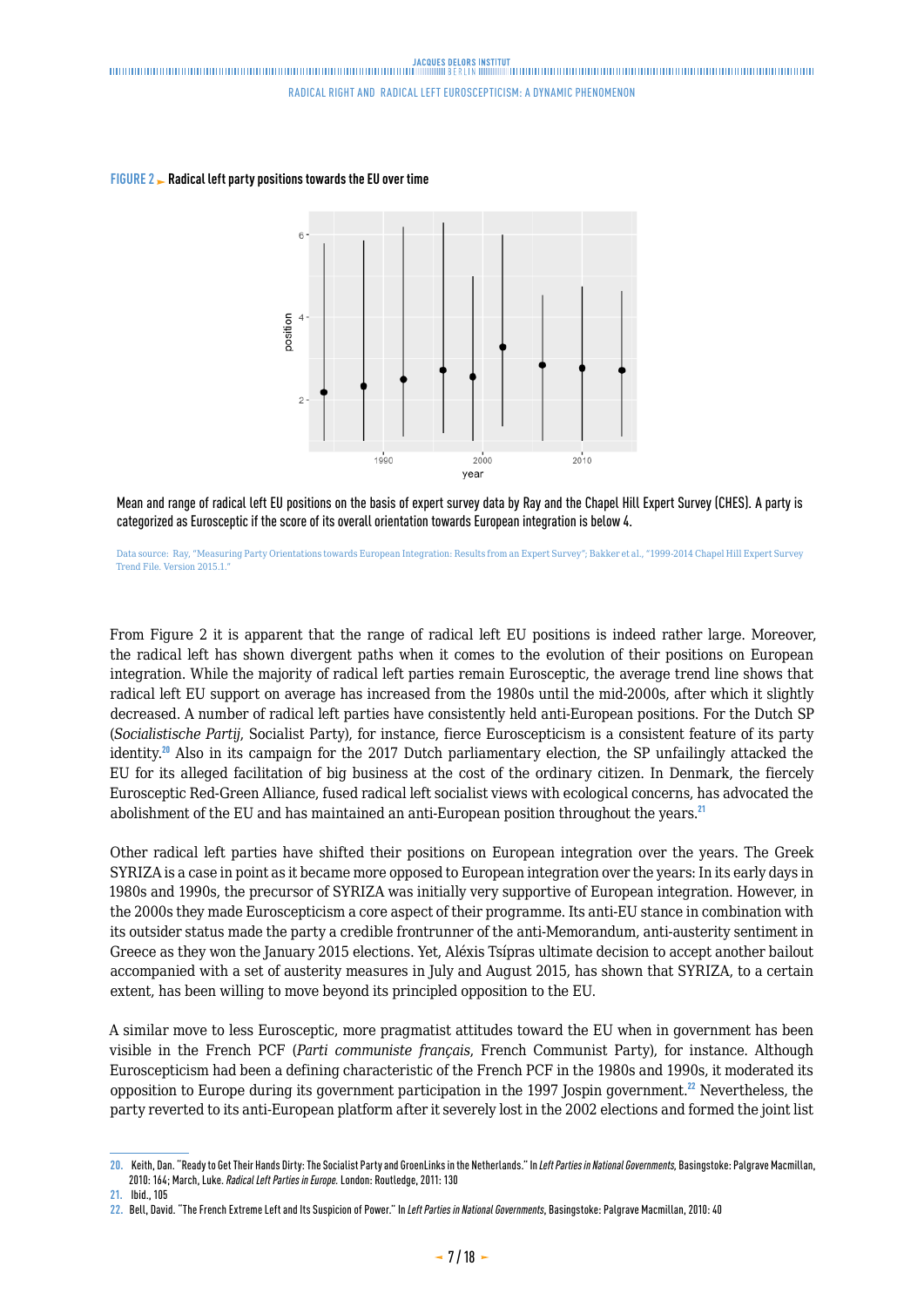<span id="page-7-0"></span>Front de Gauche with Jean-Luc Mélenchon's Parti de Gauche "to fight the 'Europe of the Lisbon Treaty'".<sup>23</sup> The Danish *Socialistisk Folkeparti* (Socialist People's Party, SF), also advocated a withdrawal from the EEC until the mid-1980s, but significantly moderated its Euroscepticism in the subsequent years in order to distinguish itself from its radical left competitor Red–Green Alliance (*Enhedslisten – De Rød-Grønne*) and to appeal a more mainstream electorate and make government participation feasible.<sup>24</sup>

## **1.3. Is Euroscepticism Inevitably a Form of Nationalism?**

Some scholars argue that both radical left Euroscepticism and racial right Euroscepticism are rooted in a nationalist predisposition.<sup>25</sup> **Whereas radical right nationalism relies on a nativist notion of the nation, the radical left nationalism is a consequence of their defence of the "popular class."** Equating the working class with the nation, the radical left regards the EU is not only a market-liberal construct, but also a threat to the territorial integrity necessary to conduct true "socialist policies". This attitude is, for instance, visible in the Dutch SP, which "wants to restrict the size of the EU budget and limit EU powers on social issues and foreign policy" and "criticises unrestricted migration from new member states for displacing Dutch workers and resulting in the exploitation of migrant workers"<sup>26</sup>. Yet, while some radical left parties, such as the Communist Party of Greece (*Kommounistikó Kómma Elládas*, KKE), explicitly state that egalitarianism can only be realised within the framework of the nation-state, not all radical left parties share the view that democracy and social rights are impossible beyond the nation state.

Indeed, whereas both the radical right and radical left are highly critical of the development of the European integration project, some radical left parties harbour the belief that the EU can reformed from within. **The anti-polity opposition of radical left parties is, therefore, conditional on whether they believe the institutional framework of the EU has the potential to be reformed.** Although both types of Euroscepticism are manifestations of principled polity opposition, the radical left's opposition is not an opposition to the principle of supranational governance *per se*. <sup>27</sup> It is important to note, however, that many radical right parties also state in their party manifesto's that they are in favour of some kind of European cooperation.<sup>28</sup> To be sure, this is not necessarily a contradiction, since the radical right is still fundamentally opposed to the European polity. While **most radical right parties are vague about what forms of European cooperation they envisage, the emphasis lies on collaboration between sovereign nations without the transfer or pooling of sovereignty.**

*<b>POLITICAL PARTIES NOT ONLY* **CHOOSE TO OPPOSE THE EU FOR DISTINCT IDEOLOGICAL REASONS, BUT THESE STANCES ARE ALSO SUBJECT TO CHANGE WHEN THE PROCESS OF INTEGRATION CHANGES."**

All in all, this overview of the dynamic and heterogeneous ideological bases of Eurosceptic parties demonstrates that political parties not only choose to oppose the EU for distinct ideological reasons, but that these stances are also subject to change when the process of integration changes. Hence, while Euroscepticism is likely here to stay, it is more than likely that for many parties its main tenets will develop as the nature of European unification changes.

**<sup>23.</sup>** quoted from March, Luke*. Radical Left Parties in Europe.* London: Routledge, 2011: 68

**<sup>24.</sup>** Ibid., 103; Christensen, Dag Arne. "The Danish Socialist People's Party: Still Waiting After All These Years." In *Left Parties in National Governments*, 121–38. Basingstoke: Palgrave Macmillan, 2010; Christensen, Dag Arne. "The Left-Wing Opposition in Denmark, Norway and Sweden: Cases of Europhobia?" *West European Politics* 19, no. 3 (July 1996): 525–46

**<sup>25.</sup>** Halikiopoulou, Daphne, Kyriaki Nanou, and Sofia Vasilopoulou. "The Paradox of Nationalism: The Common Denominator of Radical Right and Radical Left Euroscepticism." *European Journal of Political Research* 51, no. 4 (June 7, 2012): 504–39

**<sup>26.</sup>** Keith, Dan. "Ready to Get Their Hands Dirty: The Socialist Party and GroenLinks in the Netherlands." In *Left Parties in National Governments,* Basingstoke: Palgrave Macmillan, 2010: 165

**<sup>27.</sup>** de Wilde, Pieter, and Hans-Jörg Trenz. "Denouncing European Integration: Euroscepticism as Polity Contestation." *European Journal of Social Theory* 15, no. 4 (March 14, 2012): 537–54

**<sup>28.</sup>** Mudde, Cas. *Populist Radical Right Parties in Europe*. Cambridge: Cambridge University Press, 2007: 165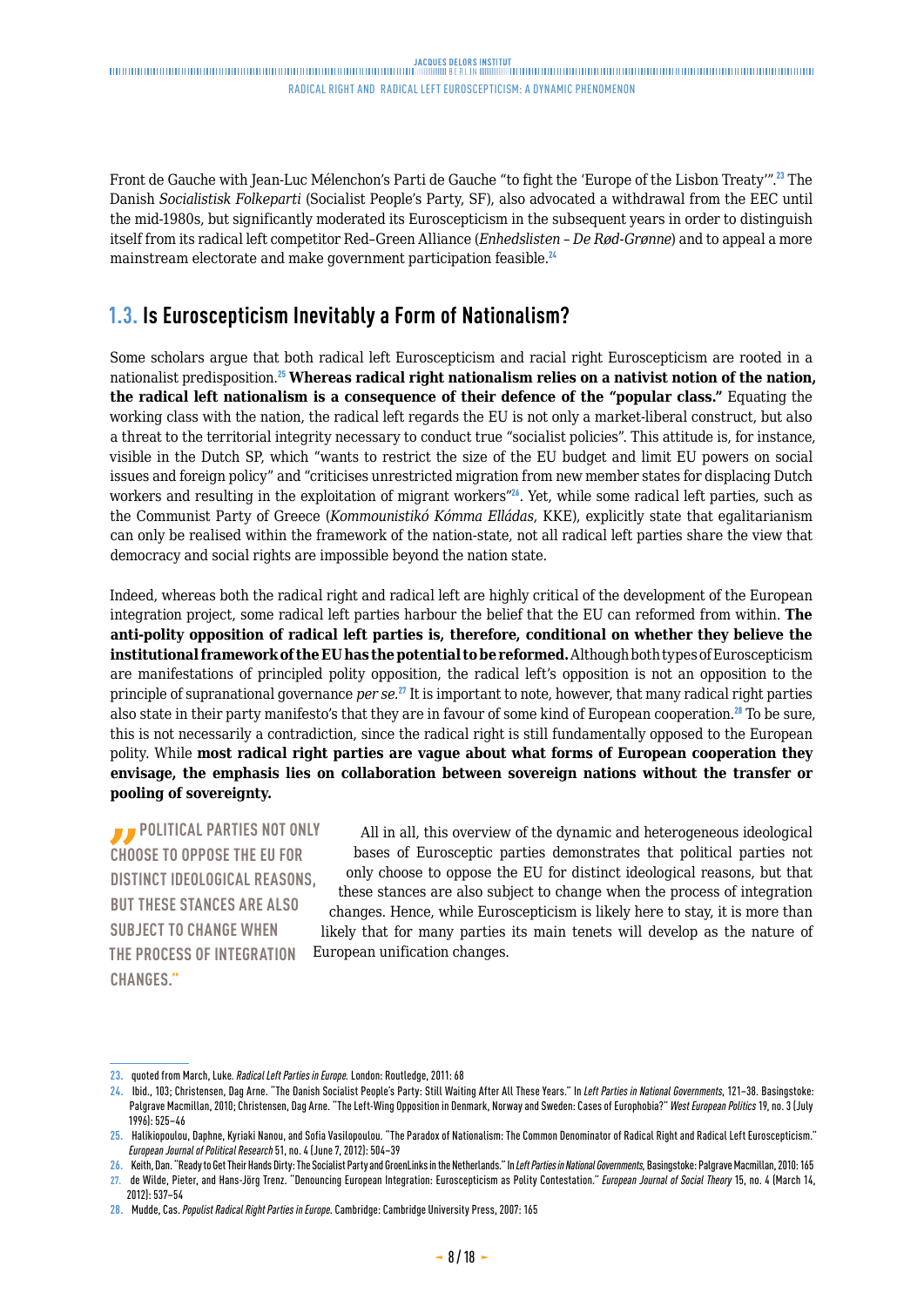# <span id="page-8-0"></span>2. The Development of Public Euroscepticism

Although this Policy Paper is principally concerned with the political supply of Euroscepticism by political parties, it is important to note that not only the ideological profiles of Eurosceptic parties have evolved, but that we see a similar development in public attitudes toward European integration. This lends further support to the claim that Euroscepticism is not simply a strategic political tool used by fringe parties to bolster its anti-establishment profile. Instead, **party-based Euroscepticism and public Euroscepticism have clear ideological bases and are reactive to developments of European integration.**

A recent study demonstrated empirically that fears related to the process of European integration differ in kind among left-wing voters and right-wing voters—akin to the contrasting motivations among radical right and radical left parties to oppose the EU.<sup>29</sup> Whereas left-wing voters' fears regarding the European unification process are rooted in worries about socio-economic issues such as the loss of social security, the fears of right wing voters are grounded in concerns that European integration constitutes a loss of national identity and causes one's own country to lose power in global politics while also increasingly transferring money to the European level.<sup>30</sup> Moreover, research has shown that left and right Eurosceptic voters differ in the quality of their EU opposition. Like many radical left parties, voters on the left fringes of the political spectrum who strongly support the redistribution of economic resources tend to be Eurosceptic. For voters on the right pole of the spectrum, on the other hand, anti-immigration sentiments are related to opposition to European integration.<sup>31</sup>

The previous section established that Euroscepticism among parties is a diverse and dynamic phenomenon. In particular, for many parties, especially among the radical right, the signing of the Maastricht Treaty was a pivotal moment. A similar development is visible among European electorates. **Throughout the 1970s and 1980s opposition to the European unification process was primarily a left-wing affair**. On average, European voters with a left-wing ideological profile were more likely to hold negative positions toward the EU than right-wing voters. Remarkably, voters on the far right pole of the left-right spectrum were not particularly likely to hold anti-European views in this period. Yet, with the signing of the Maastricht Treaty in 1992, public Euroscepticism was no longer an exclusive left-wing affair. **The propensity of voters on the far right to espouse Eurosceptic views has risen in both the 1990s and the 2000s**. At the same time, voters on the far left side of the spectrum toned down their Euroscepticism slightly.<sup>32</sup> This post-Maastricht shift in EU attitudes of far right voters is telling, because it can be regarded as a prelude of the rising importance of cultural and identity-based arguments in EU politics. When French and Dutch voters rejected the Constitutional Treaty in 2005, cultural anti-EU arguments played a big role—especially in the Netherlands.

*I* THE DEVELOPMENTS **AMONG RADICAL LEFT AND RADICAL RIGHT PARTIES AND THE AVERAGE DEVELOPMENT AMONG FAR LEFT AND FAR RIGHT VOTERS ARE VERY SIMILAR."**

Of course, this brief summary of these developments in public Euroscepticism glosses over some variation across countries. Nevertheless, it is striking that the fact that the developments among radical left and radical right parties in Western Europe and the average development among far left and far right voters are very similar. The heterogeneous and dynamic nature of both party-based and public Euroscepticism suggests that Euroscepticism is not merely "a touchstone of dissent", as Paul Taggart<sup>33</sup> noted in 1998, but that this is, and has been, a broad political phenomenon for which there is both political supply and political demand.

**<sup>29.</sup>** van Elsas, E., and W. van der Brug. "The Changing Relationship between Left-Right Ideology and Euroscepticism, 1973-2010." *European Union Politics* 16, no. 2 (2015): 194–215 **30.** Ibid.

**<sup>31.</sup>** van Elsas, Erika J, Hakhverdian, Armen and van der Brug, Wouter. "United against a Common Foe ? The Nature and Origins of Euroscepticism among Left-Wing and Right-Wing Citizens." *West European Politics* 39, no. 6 (2016): 1181–1204

**<sup>32.</sup>** van Elsas, E., and W. van der Brug. "The Changing Relationship between Left-Right Ideology and Euroscepticism, 1973-2010." *European Union Politics* 16, no. 2 (2015): 194–215

**<sup>33.</sup>** Taggart, Paul. "A Touchstone of Dissent: Euroscepticism in Contemporary Western European Party Systems." *European Journal of Political Research* 33, no. 3 (April 1998): 363–88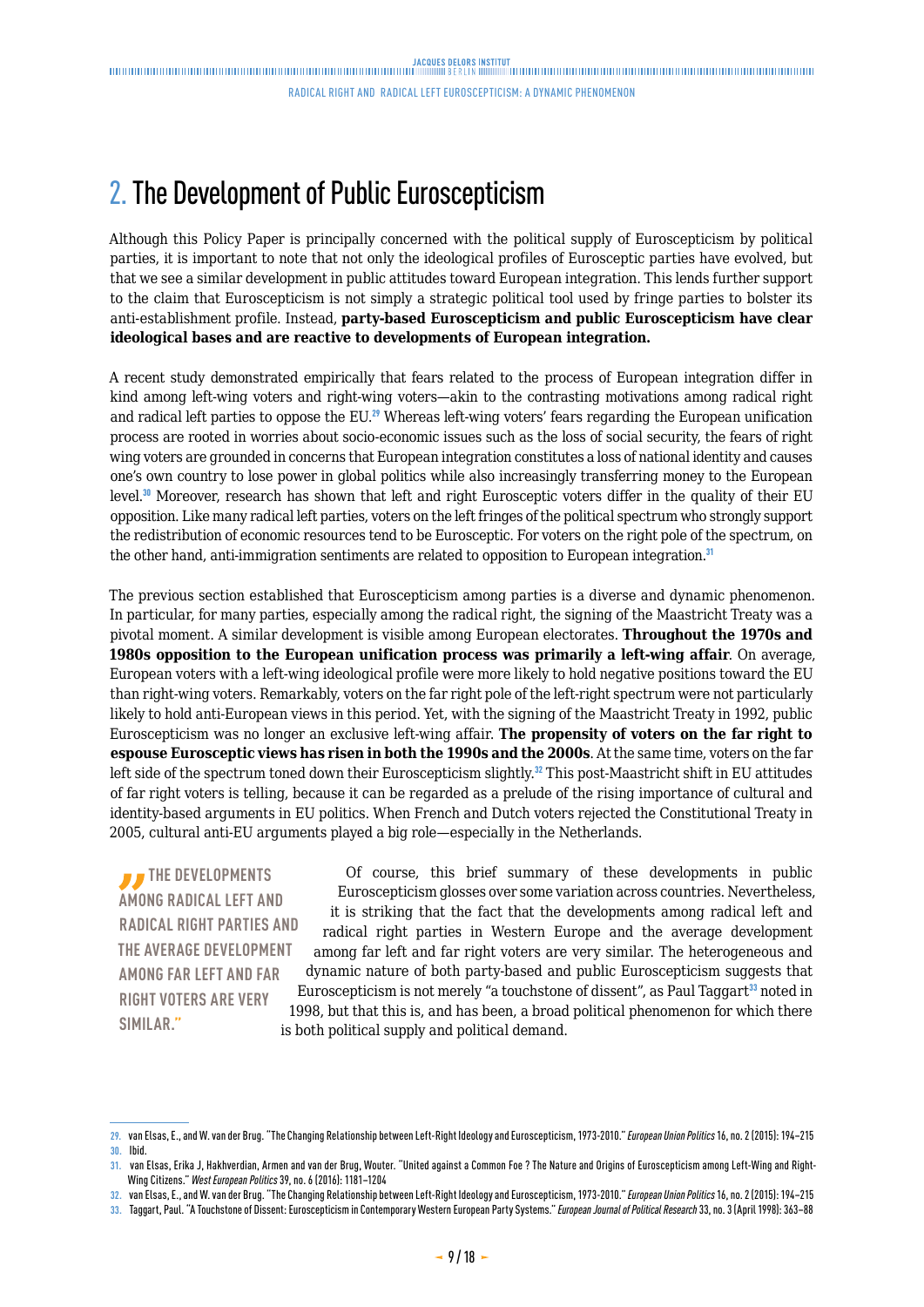# <span id="page-9-0"></span>3. The Effects of Euroscepticism on Mainstream Parties and Domestic Politics

Following the Brexit referendum it is clear that anti-European politics can have serious consequences for individual member states as well as for the course of the European integration. Yet, also beyond such extreme and rare cases of Eurosceptic success, Eurosceptic parties have been able to influence party competition over EU attitudes in many countries. Especially given the fact that Eurosceptic parties rarely achieve national office—and when they do, as in the case of SYRIZA or the Finns Party, they moderate their anti-EU appeal—it is important to examine the **indirect effects of Euroscepticism**.

How does Eurosceptic politics affect the ways in which mainstream parties (i.e. parties with governing experience) have dealt with EU issues? On average, between 1984 and 2010, mainstream parties shift their positions toward less pro-EU positions whenever Eurosceptic challenger parties were successful in the national elections.<sup>34</sup> Differentiating between the impact of radical left and radical Eurosceptic challenger success, research found that **radical right Euroscepticism affected both centre-left parties and centreright parties, whereas radical left Euroscepticism only affected centre-left parties**. The substantive explanation for this is, is that the cultural logic of radical right Euroscepticism resonates with many culturally conservative voters. Wary of losing the vote of lower educated, culturally more conservative voters, centre-left parties shifted toward slightly less positive positions. On the other hand, the centre-right is not threatened by the radical left, because their anti-neoliberal opposition to the EU is not likely to be attractive for centre-right voters. These findings are in line with comparative politics findings on domestic party competition over the issue of immigration, which also show centre-left parties to be sensitive to radical right success.<sup>35</sup> In a similar vein, another study focusing on Euroscepticism among voters has shown that large parties tend adapt their positions during European Parliament elections when faced with a Eurosceptic public.<sup>36</sup>

Yet, Eurosceptic politics does not only affect the positions of mainstream parties toward European integration, it also affects the importance that parties attach to the European integration issue. Indeed, **radical left and radical right Eurosceptic parties** function as so-called "issue entrepreneurs": they **put the EU issue on the domestic political agenda**. <sup>37</sup> Particularly because mainstream parties for a long time have tried to avoid the EU issue, Eurosceptic parties were able to push it onto agenda and reap the electoral gains from doing so.<sup>38</sup> In addition, research has shown that Eurosceptic challenger parties are capable of forcing mainstream parties to increasingly emphasize the issue. A study on the parliamentary activities on European Union issues in

**EVEN IF EUROSCEPTIC PARTIES DO NOT BECOME GOVERNING PARTIES, THEY INCREMENTALLY INFLUENCE THE WAYS IN WHICH EUROPEAN UNION POLITICS IS CONDUCTED AT THE MEMBER-STATE LEVEL."**

the Danish parliament has shown that challenger parties' parliamentary questions on European affairs motivate mainstream opposition parties to increasingly discuss the EU issue. $39$  These mainstream opposition parties, in turn, are able to affect the attention mainstream governing parties pay to the issue. In a similar vein, research from the 2009 and 2014 European Parliamentary campaigns in France and the Netherlands have shown that radical right emphasis of the EU issue during the campaign leads mainstream parties to increasingly emphasize the EU issue in the news media.<sup>40</sup>

**<sup>34.</sup>** Meijers, Maurits J. "Contagious Euroscepticism? The Impact of Eurosceptic Support on Mainstream Party Positions on European Integration." *Party Politics*, 2015, 1–11

**<sup>35.</sup>** Abou-Chadi, Tarik. "Niche Party Success and Mainstream Party Policy Shifts - How Green and Far-Right Parties Differ in Their Impact." *British Journal of Political Science* 46, no. 2 (2016): 417–36; Van Spanje, Joost. "Contagious Parties: Anti-Immigration Parties and Their Impact on Other Parties' Immigration Stances in Contemporary Western Europe." *Party Politics* 16, no. 5 (March 2, 2010): 563–86

**<sup>36.</sup>** Williams, Christopher J., and Jae-Jae Spoon. "Differentiated Party Response: The Effect of Euroskeptic Public Opinion on Party Positions." *European Union Politics* 16, no. 2 (2015): 176–93

**<sup>37.</sup>** de Vries, Catherine E., and Sara B. Hobolt. "When Dimensions Collide: The Electoral Success of Issue Entrepreneurs." *European Union Politics* 13, no. 2 (May 23, 2012): 246–68 **38.** Ibid.

**<sup>39.</sup>** van de Wardt, Marc. "Desperate Needs, Desperate Deeds: Why Mainstream Parties Respond to the Issues of Niche Parties." *West European Politics* 38, no. 1 (2015): 93–122

**<sup>40.</sup>** Meijers, Maurits J., and Christian Rauh. "Has Eurosceptic Mobilization Become More Contagious? Comparing the 2009 and 2014 European Parliament Elections in The Netherlands and France." *Politics and Governance* 4, no. 1 (2016): 83–103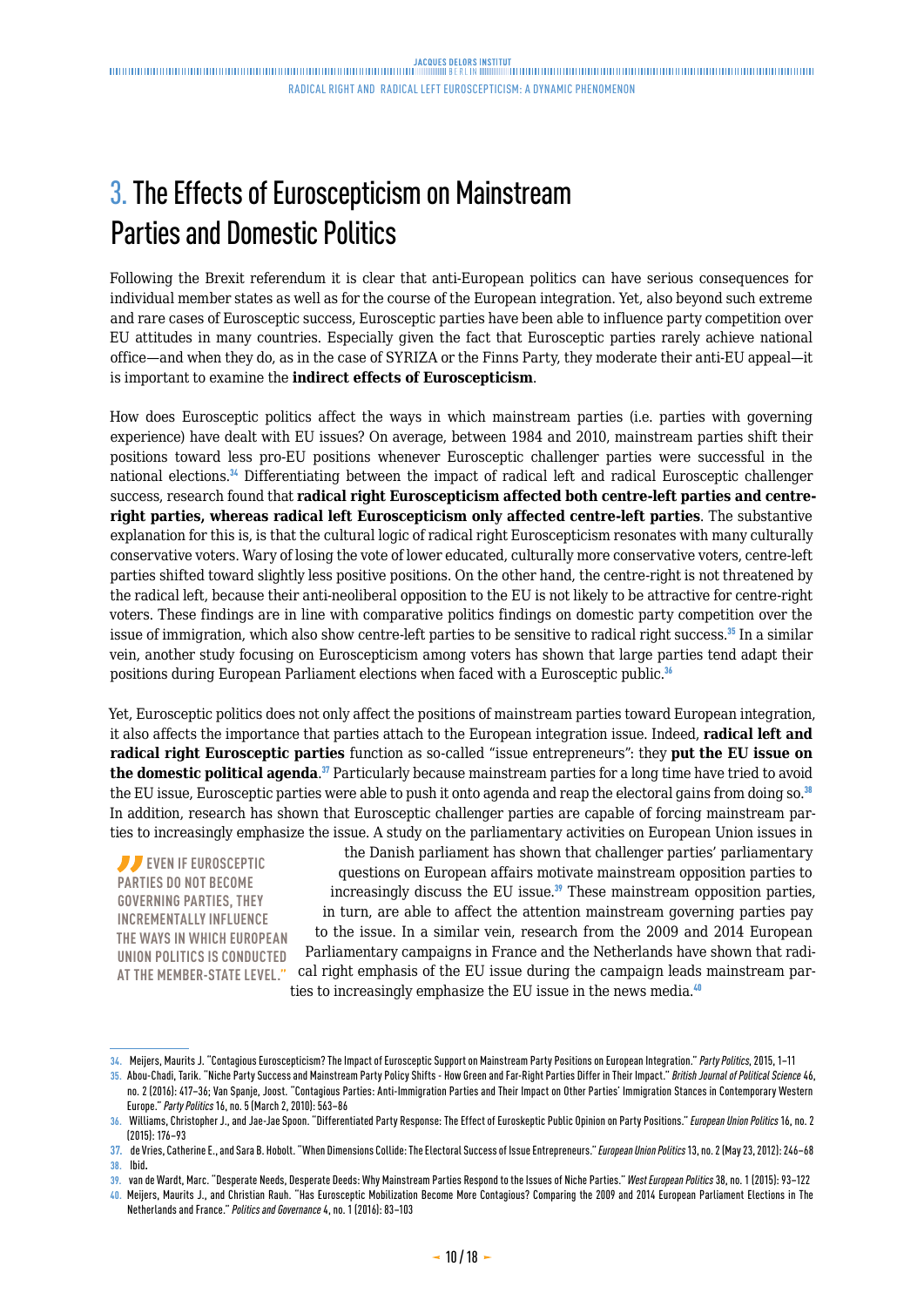<span id="page-10-0"></span>Thus even if Eurosceptic parties do not become governing parties, they incrementally influence the ways in which European Union politics is conducted at the member-state level. Bonnie Meguid has noted in her study of niche parties in Western Europe that "competition between party unequals has ramifications for the longrun competition between mainstream party equals".<sup>41</sup> In other words, **the competition between challenger parties on the fringes of the political spectrum with political parties at the centre of the spectrum is likely to influence the ways in which centrist parties interact with one another on the EU issue.**

# 4. The Effects of Euroscepticism on European Integration

The previous section pointed to research which attested that mainstream parties are responsive to the presence and success of Eurosceptic parties and a Eurosceptic public with respect to their positions on and attention to the EU issue in the domestic political arena. Yet, what does this mean for the process of European integration itself? The fact that **mainstream parties are** in such a systematic way **responsive to popular sentiment on European issues as well as to changes in their political surroundings**, might suggest that the much-discussed deficits of political representation in the EU are overstated. After all, mainstream parties do seem to approach the EU issue strategically—incorporating popular demands. Hence, one could argue that although voters lack direct policy influence, they might be able to influence the process of European integration indirectly.

In theory, this is not improbable because, as the late Peter Mair forcefully argued in 2007, ultimately the intergovernmental arena is key when it comes to making integration steps.<sup> $\ell$ 2</sup> According to Mair, EU politics can be divided into two dimensions: the Europeanization dimension and the functional dimension. In the Europeanization dimension of EU politics, decisions are taken regarding the establishment and consolidation of authoritative supranational institutions as well as with respect to widening the territorial scope of the EU through enlargement.<sup>43</sup> Political contestation over whether the EU should have more or less competences in a certain policy area, therefore, pertain to the Europeanization dimension. In the functional dimension, political actors compete over how the EU should function and which types of policies it should enact *within the current institutional framework*. <sup>44</sup> Not fundamental questions about the evolution of the European polity are central to the functional dimension. Rather functional EU contestation revolves around ideological and interest-specific debate over policy issues on which the EU already has acquired competences.

The importance of distinguishing between these different forms of EU politics lies in Mair's argument that there is a **crucial mismatch between the two main channels of democratic representation in the EU**  —national elections and European Parliament (EP) elections—and dimensions of EU politics which are central to these channels of representation. Whereas political parties, both on the fringes and in the centre of the political spectrum, extensively discussed their visions for the future of the EU polity during European elections, domestic election campaigns, for a long time at least, tended to neglect issues concerning the Europeanization dimension. This is striking because the elected members of the European parliaments (MEPs), in effect, do not have the competences to shape the process of European integration. Instead, only member-state governments in the European Council are able to decide on endowing the EU with further competences. Mair lamented this paradox of European Union politics. The real time and place to debate European integration in meaningful way are national elections, not EP elections.

**<sup>41.</sup>** Meguid, Bonnie M. "Competition Between Unequals: The Role of Mainstream Party Strategy in Niche Party Success." *American Political Science Review* 99, no. 3 (September 2, 2005): 359

**<sup>42.</sup>** Mair, Peter. "Political Opposition and the European Union." *Government and Opposition* 42, no. 1 (2007): 1–17

**<sup>43.</sup>** Ibid., 9.

**<sup>44.</sup>** Ibid., 10.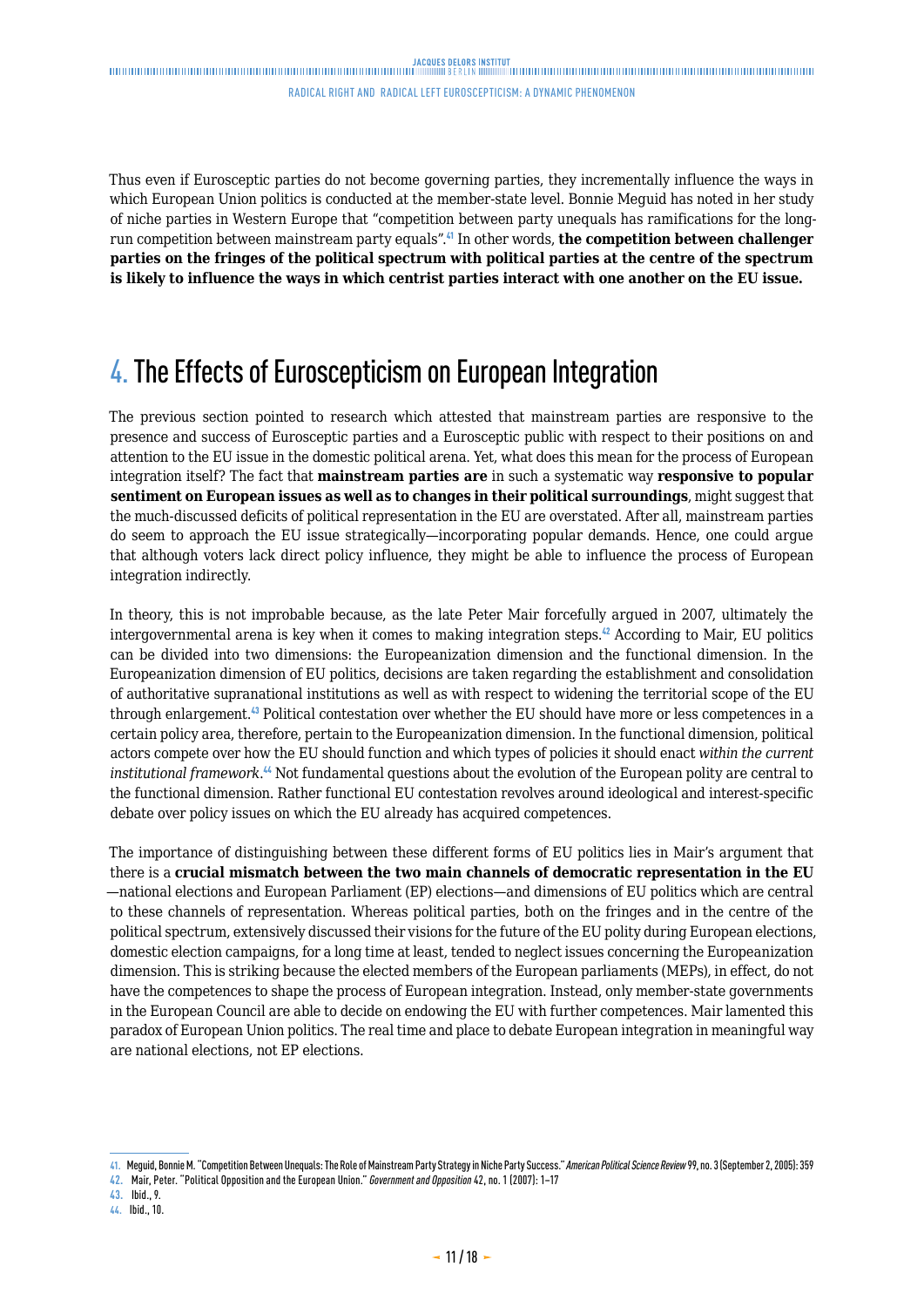**FOR A LONG TIME, THE STRATEGY OF KEEPING EU ISSUES UNDER WRAPS WORKED WELL IN MANY MEMBER STATES."**

Mair's analysis resonates with the argument that mainstream parties for a long time purposely avoided the EU issue as much as they could, especially during national election campaigns.<sup>45</sup> For a long time, the strategy of keeping EU issues under wraps worked well in many member states. The **relative complacency of the electorates regarding European affairs** allowed member-state governing parties a lot of latitude to devise their party-political strategies toward "Europe". Yet as the EU evolved from a common market to a form of political union, opposition to European integration among the public gradually mounted. The French and Dutch rejection of the 2005

referendums on the European Constitutional Treaty are often regarded as a turning point, as the rejection of the Constitution presented a first instance in which mass domestic politics stopped the integration process in its tracks. Moreover, the popularity of parties with distinct Eurosceptic platforms augmented—signalling a profound change in the way EU politics is conducted at the national level.

To some political scientists, the growing salience of EU politics and the growing Euroscepticism among parties and voters suggested that European Union politics was "finally" subjected to mass politics.<sup>46</sup> In other words, domestic party contestation is increasingly relevant for the future of the EU as it would affect the course of the integration process. Taking seriously Mair's argument in 2007 that there is a mismatch between the different types of EU politics and the associated channels of democratic representation, this, of course, can be interpreted as good news.

**The growing politicization of European integration issues in the domestic arena and during national election campaigns puts EU politics on the political agenda**. <sup>47</sup> After all, the fact that political questions concerning fundamental developments of our societies are discussed within the public sphere is regarded by many, not in the least by Jürgen Habermas, as sine qua non for democratic politics.<sup>48</sup> Therefore, those Eurosceptic challenger parties, of which empirical studies have demonstrated they can pressure mainstream parties to increasingly emphasize the EU issue in the domestic arena, suggests—from a democratic theory perspective—have made an important contribution in making EU politics more of a level playing field. <sup>49</sup> Since the onset of Euroscepticism, also non-mainstream parties, which are usually side lined in supranational decision-making processes, have become important players in EU politics. This is of course not to say the cultural-nativist arguments of the radical right, or the market-liberal rejection of the radical left is wellfounded. The point is that the Eurosceptic left and right made important contributions putting an important, previously neglected issue on the domestic political agenda.

Moreover, the finding that mainstream parties react to both public opinion shifts and electoral success of Eurosceptic parties, shows there is some degree of responsiveness to public concern on EU issues. Whether these shifts in mainstream party policy are, in fact, strategic or, rather, constitute profound ideological reconfigurations of the parties in question is not clear, as the next sections highlights. Moreover, it is important to emphasize that the argument made here is not that such EU policy shifts are per se laudable, or the opposite for that matter.

*B* CENTRIST PARTIES ARE **WILLING TO ADAPT THEIR POSITIONS ON EUROPEAN INTEGRATION"**

The key issue is that this evidence shows that **centrist parties are willing to adapt their positions on European integration in order to capture the median voter**—displaying a degree of responsiveness on EU politics that was previously not accounted for. Given that both Eurosceptic voters and Eurosceptic parties hold such anti-European positions for clearly definable ideological reasons, moreover, suggests that

**<sup>45.</sup>** Steenbergen, Marco R, and David J Scott. "Contesting Europe? The Salience of European Integration as a Party Issue." In *European Integration and Political Conflict,* Cambridge: Cambridge University Press, 2004: 165–92

**<sup>46.</sup>** Hooghe, Liesbet, Gary Marks, and Carole. J. Wilson. "Does Left/Right Structure Party Positions on European Integration?" *Comparative Political Studies* 35, no. 8 (October 1, 2002): 965–89

**<sup>47.</sup>** Hutter, Swen, Edgar Grande, and Hanspeter Kriesi, eds. *Politicising Europe: Mass Politics and Integration.* Cambridge: Cambridge University Press, 2016

**<sup>48.</sup>** Calhoun, Craig. "Introduction: Habermas and the Public Sphere." In *Habermas and the Public Sphere,* 1–48. Cambridge, MA: MIT Press, 1992

**<sup>49.</sup>** Dahl, Robert. *Polyarchy: Participation and Opposition.* New Haven, CT: Yale University Press, 1971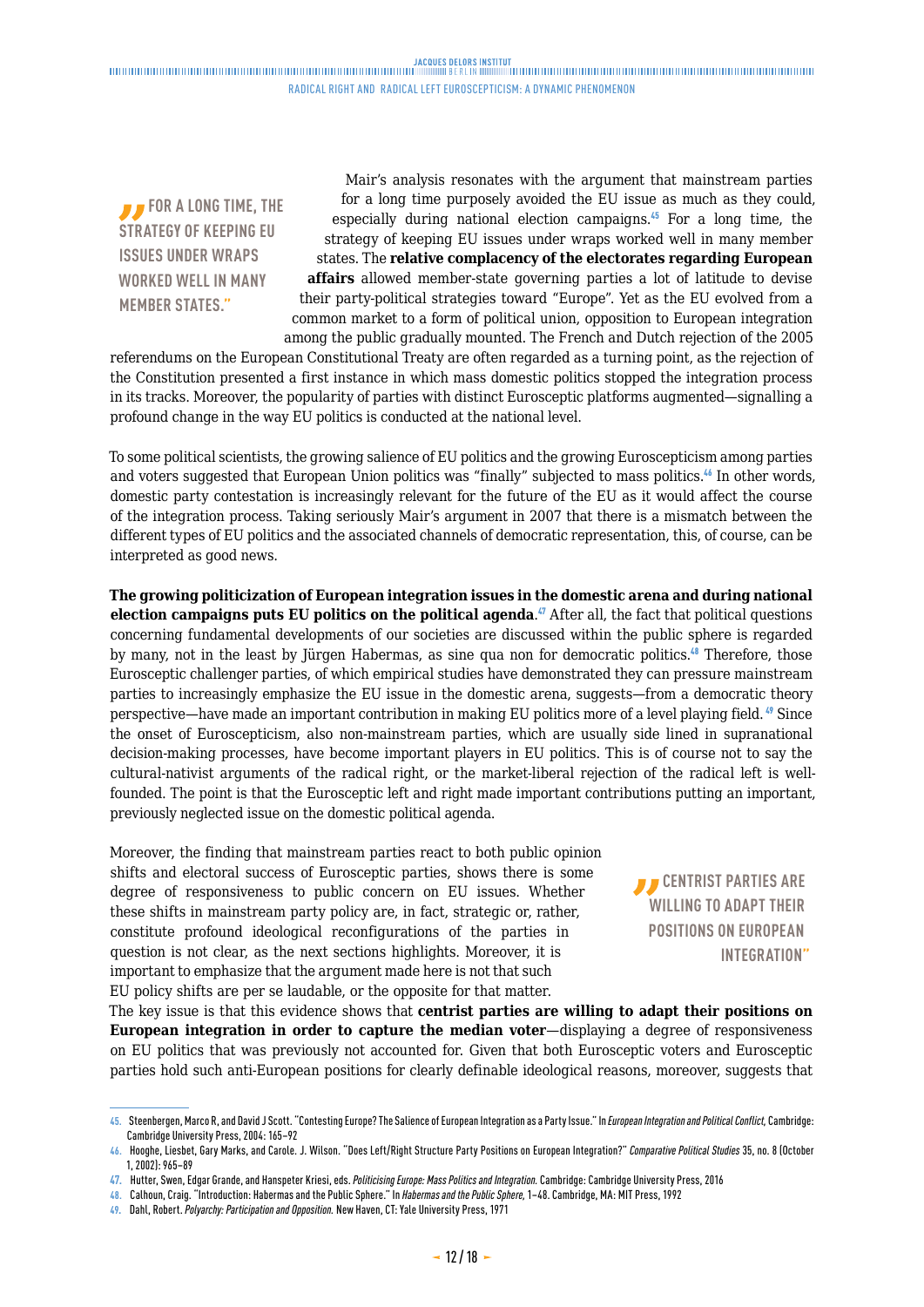<span id="page-12-0"></span>meaningful political contestation about European integration is essential. In other words, **we can no longer afford to sweep European affairs under the carpet of domestic politics, and given the growing salience of the EU issue and the heterogeneity of political positions on the EU issue within domestic political arenas, this is probably a good thing.**

# 5. Further Integration despite Responsiveness to Euroscepticism?

The question is how these forms of domestic responsiveness on EU issues translate to governments' political stances in the European Council or the Council of Ministers. Do these shifts in positions towards the EU among West European mainstream parties translate to a change of direction with respect to actual European integration process?

The answer to this question is not straightforward, particularly because we lack specific empirical studies connecting domestic European Union politics with the policy-making processes on the European level. There are a number of studies which show that societal political pressure has resulted in **changed behaviour in EU policy-making**. For instance, recent empirical findings point to the fact that member state governments engage in "signal responsiveness" in the European Council indicating that governments might oppose legislation which delegates powers to the EU in response to public Euroscepticism.<sup>50</sup> Moreover, there is evidence that the European Commission—in theory insulated from political contestation—does respond to public politicization, e.g. when devising European consumer policy.<sup>51</sup> In addition, there is evidence that member states slow down the transposition of EU legislation when faced with higher levels of public Euroscepticism.<sup>52</sup>

*EU MEMBER STATES* **HAVE TAKEN FURTHER INTEGRATION STEPS WHICH TOUCH UPON THE CORE OF NATIONAL SOVEREIGNTY."**

**At the same time, however, despite the mounting of opposition to European integration and the electoral gains of Eurosceptic parties in recent years, the integration process itself has progressed significantly.** In the course of the Eurozone crisis, EU member states have taken further integration steps which touch upon the core of national sovereignty. For instance, the reduction of national autonomy in budgetary policy by means of the Fiscal Compact and the centralisation of banking supervision

through the European System of Financial Supervision (ESFS) are major integration steps.<sup>53</sup> Some even argue that "at least in the short run the economic and financial crisis has created an opportunity structure for European integration rather than an obstacle".<sup>54</sup>

Hence, mass EU politicization has not halted the process of European integration process. Yet, the observation that integration has continued despite public opposition and EU politicization does not mean that mass EU politics at the domestic level has not influenced the course of integration at all. Frank Schimmelfennig argues that mass EU contestation has led national governments to purposively shield integration steps from mass politicization at the domestic level by avoiding treaty changes which would necessitate referendums in many countries.<sup>55</sup> Thus, although mass EU contestation did not result in a complete halt to the integration process, it has constrained governments' ability to devise fundamental reforms of the EU.

These observations suggest that despite the increased salience of the EU issue and the apparent responsiveness of mainstream parties in the domestic context, the integration process and the domestic channof representation are still decoupled. Particularly, a situation wherein **mainstream parties tone down their support** for European

**<sup>50.</sup>** Hagemann, Sara, Sara B. Hobolt, and Christopher Wratil. "Government Responsiveness in the European Union: Evidence From Council Voting." *Comparative Political Studies,* 2016, 1–27

**<sup>51.</sup>** Rauh, Christian. *A Responsive Technocracy? EU Politicisation and the Consumer Policies of the European Commission*. ECPR Press, 2016

**<sup>52.</sup>** Williams, Christopher J. "Responding through Transposition: Public Euroskepticism and European Policy Implementation." *European Political Science Review*, 2016, 1–20

**<sup>53.</sup>** Schimmelfennig, Frank. "European Integration in the Euro Crisis: The Limits of Postfunctionalism." *Journal of European Integration* 36, no. 3 (February 12, 2014): 321–37

**<sup>54.</sup>** Tosun, Jale, Anne Wetzel, and Galina Zapryanova. "The EU in Crisis: Advancing the Debate." *Journal of European Integration* 36, no. 3 (April 29, 2014): 208

**<sup>55.</sup>** Schimmelfennig, Frank. "European Integration in the Euro Crisis: The Limits of Postfunctionalism." *Journal of European Integration* 36, no. 3 (February 12, 2014): 321–37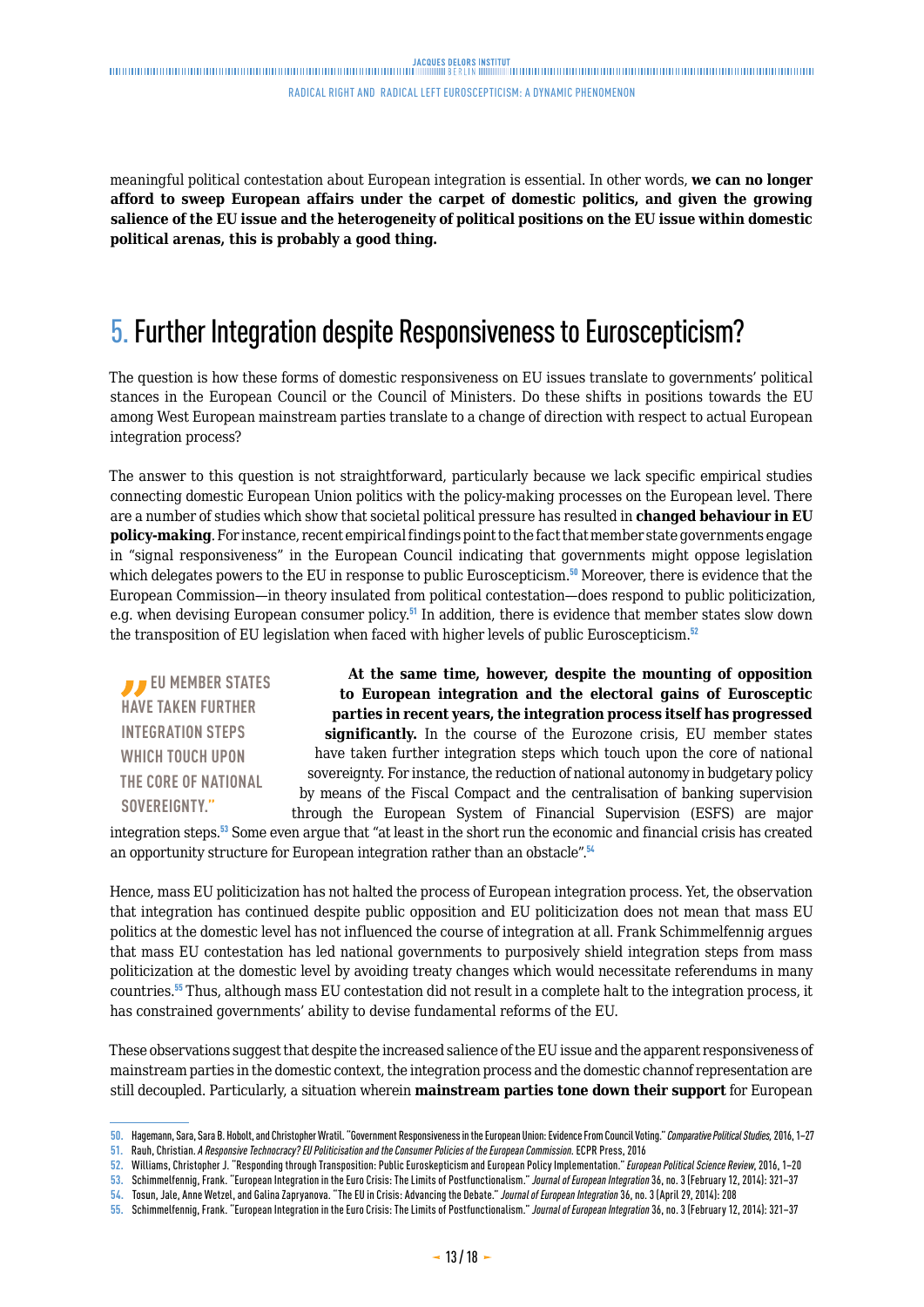integration and increasingly emphasize the EU issue, **while nonetheless furthering integration**, and shield the integration process from politicization, **is** therefore **particularly problematic for EU governance**.

A good illustration of this is a recent remark by the Alexander Pechtold, leader of the Dutch social-liberal party D66, to Mark Rutte, Dutch Prime Minister and leader of the conservative-liberal party VVD in a recent television debate for the recent 2017 Dutch national elections. With respect to European integration issues, Pechtold accused Rutte of acting like a radical right party at home, but like a pro-European in Brussels.<sup>56</sup> Rutte responded by noting that, as a governing party, one has to make compromises with 27 other member states when negotiating in Brussels.

In other words, the need for consensus at the EU level inevitably entails making in-roads in one's own party platform. And indeed, it remains an open question what such responses of mainstream parties and national governments to Eurosceptic politics actually indicate. On the one hand, they could signify opportunistic strategies for immediate domestic electoral gain to attract less EU-minded voters. It also possible, however, that the limited capacity of the EU's institutional framework to accommodate political conflict and disagreement over integration steps stifles a meaningful translation of domestic EU politics to the supranational level.

Peter Mair argued that precisely the lack of an institutional framework that facilitates the contestation over European politics makes European integration politics a zero-sum game. Either one consents to "the package deal of EU politics" or one rejects the "package" by voting for an outright Eurosceptic parties. The **consensus-**

**IF ONE BELIEVES THAT THE DIRECTION THE UNION IS MOVING TOWARDS IS CONTRARY TO ONE'S POLITICAL INTERESTS OR BELIEFS, ONE HAS NO CHOICE BUT TO REJECT THE POLITY AS A WHOLE."**

**driven logic of EU politics** in the Council hardly allows for tailormade political solutions—as the contentious debates between the Greek government and the EU as well as the negotiations between former British prime-minister David Cameron and the EU have shown. Therefore, given the current institutional framework, it is not *per se* "irrational" or "emotional" of voters to elect anti-European representatives.<sup>57</sup> If one believes that the direction the Union is moving towards is contrary to one's political interests or beliefs, one has no choice but to reject the polity as a whole.

Therefore, if the process of European integration continues despite the fact that the success of Eurosceptic politics leads to more public debate about Europe and causes positions shifts of mainstream parties in the domestic arena, this is likely to further spur disaffection with mainstream parties' EU politics. Hence, **despite mainstream party attempts to accommodate anti-European concerns, there is a genuine risk such a strategy in combination with the consent to further integration steps will lead to even stronger support for Eurosceptic parties**. In essence, this suggests the presence of a vicious circle, wherein increased Euroscepticism inevitably leads to more Euroscepticism as governing parties struggle with translating "Eurosceptic signals" to political outcomes in "Brussels."

In other words, these observations suggest there is not much to be gained for pro-European mainstream parties in co-opting radical left and radical right positions on the issue of European integration. Instead, there might be more gained politically in the long-term with a programmatic response to Euroscepticism on which these parties, when in government, can follow suit in the European Council. This could be a staunch pro-European platform which mainstream parties advocate with conviction—proposing EU-based solutions for current defects in the fabric of European integration. Yet, this could also involve critical, but constructive proposals on how national sovereignty and European decision-making can be balanced. The key issue is, however, that governing parties formulate a clear political stance toward European integration and, subsequently, commit themselves to this stance "in Brussels". While this can come at the cost of efficiency and consensus in the Council, this will facilitate a meaningful debate on European integration "at home"—which is still the main channel of democratic representation.

**<sup>56.</sup>** RTL, Carré Débat, March 4, 2017.

**<sup>57.</sup>** de Wilde, Pieter, and Hans-Jörg Trenz. "Denouncing European Integration: Euroscepticism as Polity Contestation." *European Journal of Social Theory* 15, no. 4 (March 14, 2012): 537–54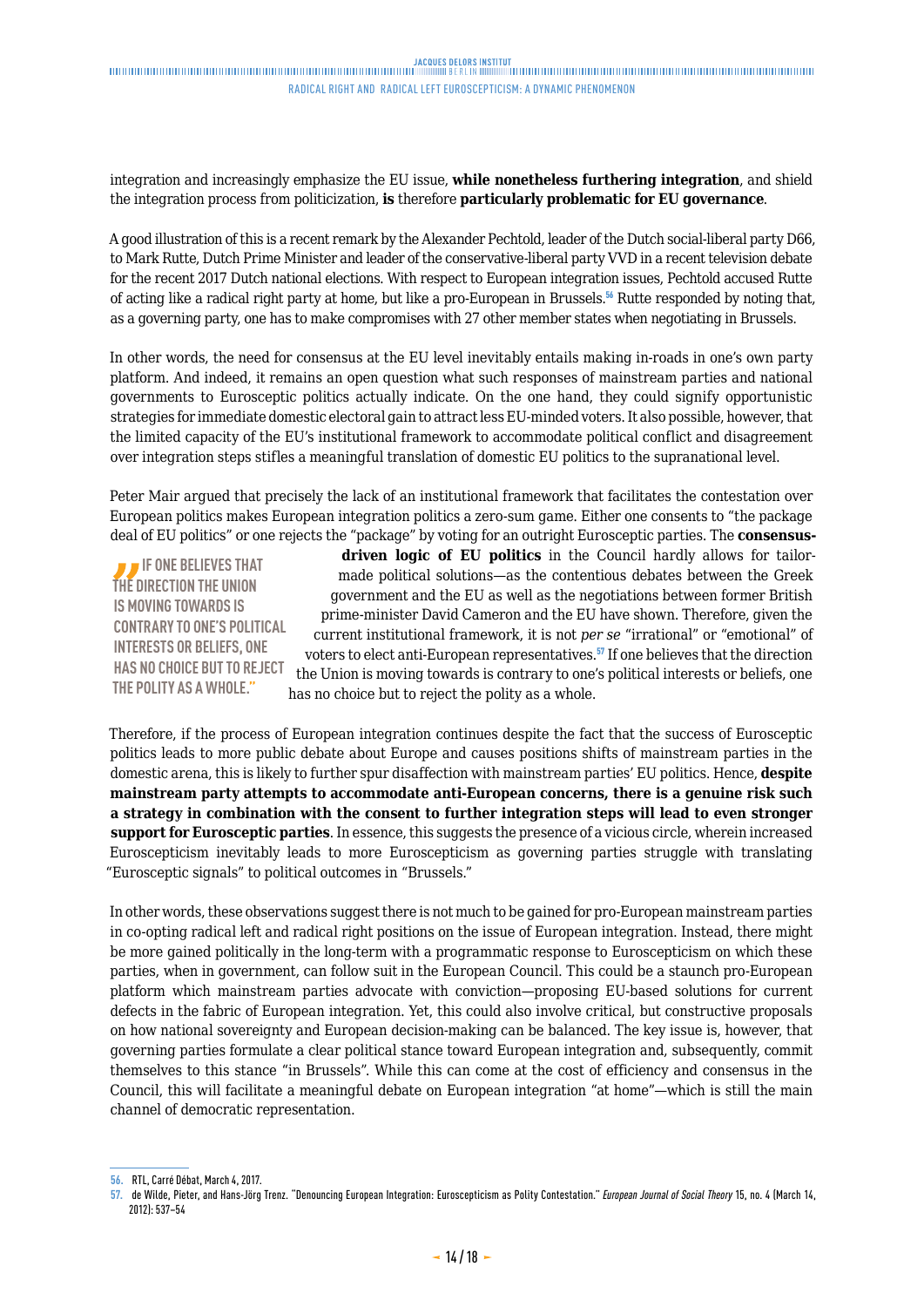## **CONCLUSION**

This Policy Paper has demonstrated that Euroscepticism in Western Europe is a rather diverse phenomenon, which has a differentiated effect on EU politics as a whole. The argument was made that Euroscepticism has to be taken seriously—both as a societal and a party-political phenomenon. Voters clearly react to the changing nature of the European Union as the surge of far right public Euroscepticism since the Maastricht Treaty in 1992 suggests. In addition, the different reasons to reject the EU among the radical left and radical right are echoed by voters on the far left and far right. This suggests that if one wants to deal with this "wave of Euroscepticism", one has to address these substantive ideological concerns regarding the European unification process.

The paper also pointed to a number of important empirical findings demonstrating that mainstream parties react to Eurosceptic politics in a number of ways: they adapt their positions in reaction to both Eurosceptic challenger party success and public opinion and they increasingly address the EU issue when Eurosceptic parties do so as well. While this highlights a certain degree of responsiveness of national mainstream parties in EU politics, **the mode of integration "by stealth" during the Eurozone crisis in the face of greater societal opposition** to the EU likely exacerbates the key problem. In particular, the simultaneous position shifts and continued integration call the credibility of mainstream parties' EU platforms into question.

The political parties campaigning for national elections in 2017 have decided to adopt different strategies. Rather than attempting to accommodate Eurosceptic fears, politicians such as the French presidential candidate Emmanuel Macron or the progressive GreenLeft and social-liberal D66 in the Netherlands have opted for unabashed pro-European platforms. Perhaps a convinced plea for the need of European integration that specifically takes into account both socio-economic and cultural arguments against the EU, can therefore rekindle support for the project of European integration.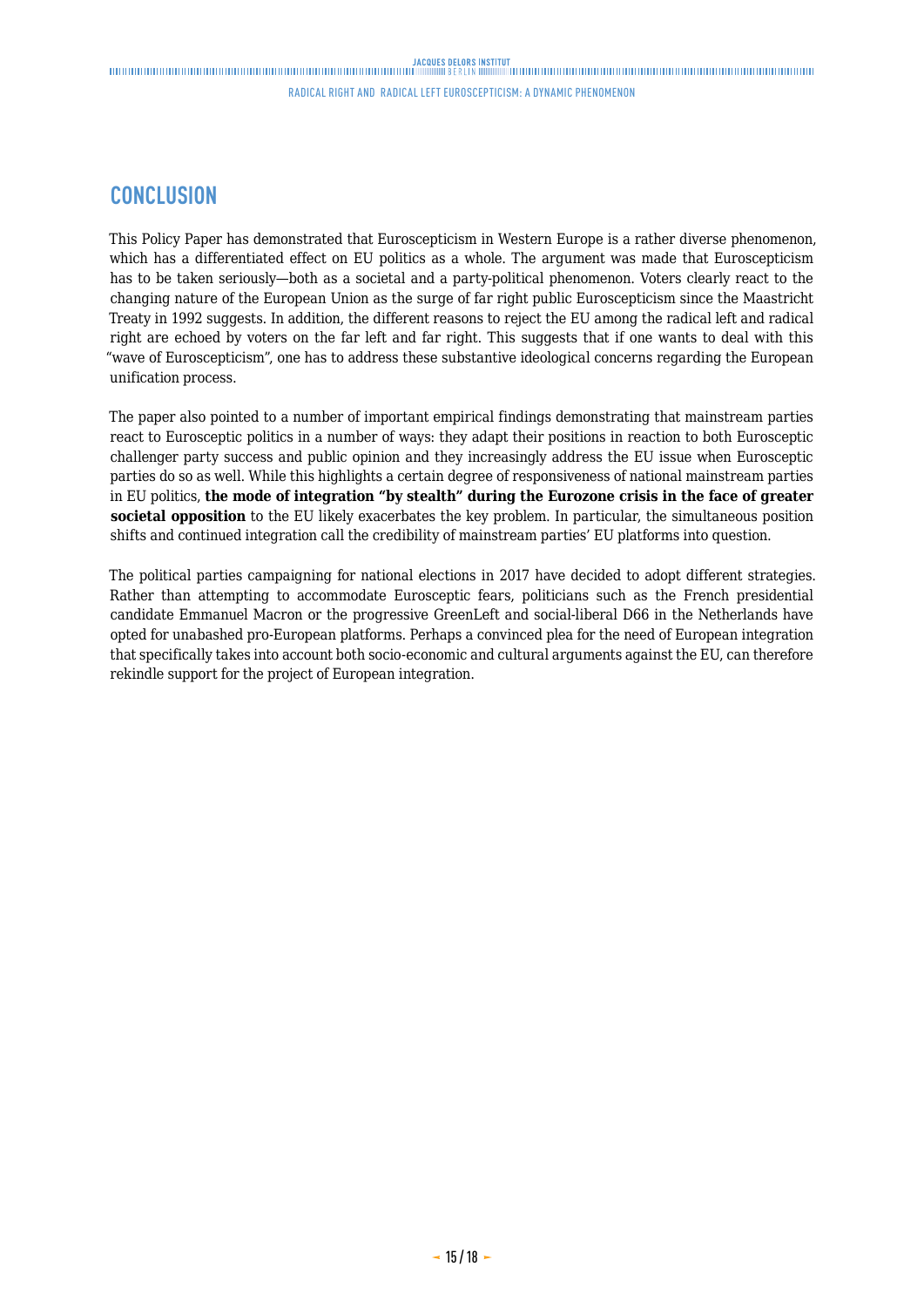# <span id="page-15-0"></span>**BIBLIOGRAPHY**

Abou-Chadi, Tarik. "Niche Party Success and Mainstream Party Policy Shifts - How Green and Far-Right Parties Differ in Their Impact." *British Journal of Political Science* 46, no. 2 (2016): 417–36

Almeida, Dimitri. "Europeanized Eurosceptics? Radical Right Parties and European Integration." *Perspectives on European Politics and Society* 11, no. 3 (September 2010): 237–53

Alternative für Deutschland. ["Programm Für Deutschland. Das Grundsatzprogramm Der Alternative Für Deutschland](https://www.alternativefuer.de/wp-content/uploads/sites/111/2017/01/2016-06-27_afd-grundsatzprogramm_web-version.pdf.)," 2017

Arzheimer, Kai. "The AfD: Finally a Successful Right-Wing Populist Eurosceptic Party for Germany?" *West European Politics* 38, no. 3 (2015): 535–56

Bakker, Ryan, Erica Edwards, Liesbet Hooghe, Seth Jolly, Jelle Koedam, Filip Kostelka, Gary Marks, et al. "1999-2014 Chapel Hill Expert Survey Trend File. Version 2015.1." Chapel Hill, NC: University of North Carolina, Chapel Hill, 2015. chesdata.eu

Bell, David. "The French Extreme Left and Its Suspicion of Power." In *Left Parties in National Governments*, edited by Jonathan Olsen, Michael Koß, and Dan Hough, 33–51. Basingstoke: Palgrave Macmillan, 2010

Bertoncini, Yves, and Nicole Koenig. "Euroscepticism or Europhobia: Voice vs. Exit?" *Policy Paper* Nr. 121, Jacques Delors Institute, 2014: 1–20

Betz, Hans-Georg. *Radical Right-Wing Populism in Western Europe*. Houndmills, London: Macmillan, 1994

Calhoun, Craig. "Introduction: Habermas and the Public Sphere." In *Habermas and the Public Sphere*, edited by Craig Calhoun, 1–48. Cambridge, MA: MIT Press, 1992

Christensen, Dag Arne. "The Danish Socialist People's Party: Still Waiting After All These Years." In *Left Parties in National Governments*, edited by Jonathan Olsen, Michael Koß, and Dan Hough, 121–38. Basingstoke: Palgrave Macmillan, 2010

Christensen, Dag Arne. "The Left-Wing Opposition in Denmark, Norway and Sweden: Cases of Europhobia?" *West European Politics* 19, no. 3 (July 1996): 525–46

Dahl, Robert. *Polyarchy: Participation and Opposition*. New Haven, CT: Yale University Press, 1971

de Vries, Catherine E., and Sara B. Hobolt. "When Dimensions Collide: The Electoral Success of Issue Entrepreneurs." *European Union Politics* 13, no. 2 (May 23, 2012): 246–68

de Wilde, Pieter, and Hans-Jörg Trenz. "Denouncing European Integration: Euroscepticism as Polity Contestation." *European Journal of Social Theory* 15, no. 4 (March 14, 2012): 537–54

Fieschi, Catherine, James Shields, and Roger Woods. "Extreme Rightwing Parties and the European Union: France, Germany and Italy." In *Political Parties and the European Union*, 235–53. London: Routledge, 1996

Ford, Robert, Matthew J. Goodwin, and David Cutts. "Strategic Eurosceptics and Polite Xenophobes: Support for the United Kingdom Independence Party (UKIP) in the 2009 European Parliament Elections." *European Journal of Political Research* 51, no. 2 (March 17, 2012): 204–34

Glencross, Andrew. "Why a British Referendum on EU Membership Will Not Solve the Europe Question." *International Affairs* 91, no. 2 (2015): 303–17

Hagemann, Sara, Sara B. Hobolt, and Christopher Wratil. "Government Responsiveness in the European Union: Evidence From Council Voting." *Comparative Political Studies*, 2016, 1–27

Halikiopoulou, Daphne, Kyriaki Nanou, and Sofia Vasilopoulou. "The Paradox of Nationalism: The Common Denominator of Radical Right and Radical Left Euroscepticism." *European Journal of Political Research* 51, no. 4 (June 7, 2012): 504–39

Hooghe, Liesbet, and Gary Marks. "A Postfunctionalist Theory of European Integration: From Permissive Consensus to Constraining Dissensus." *British Journal of Political Science* 39, no. 1 (October 27, 2009): 1–23

Hooghe, Liesbet, Gary Marks, and Carole. J. Wilson. "Does Left/Right Structure Party Positions on European Integration?" *Comparative Political Studies* 35, no. 8 (October 1, 2002): 965–89

Hutter, Swen, Edgar Grande, and Hanspeter Kriesi, eds. *Politicising Europe: Mass Politics and Integration*. Cambridge: Cambridge University Press, 2016

Keating, Michael. "The European Union and the Regions." In *The European Union and the Regions*, edited by Barry Jones and Michael Keating, 1–22. Oxford: Oxford University Press, 1995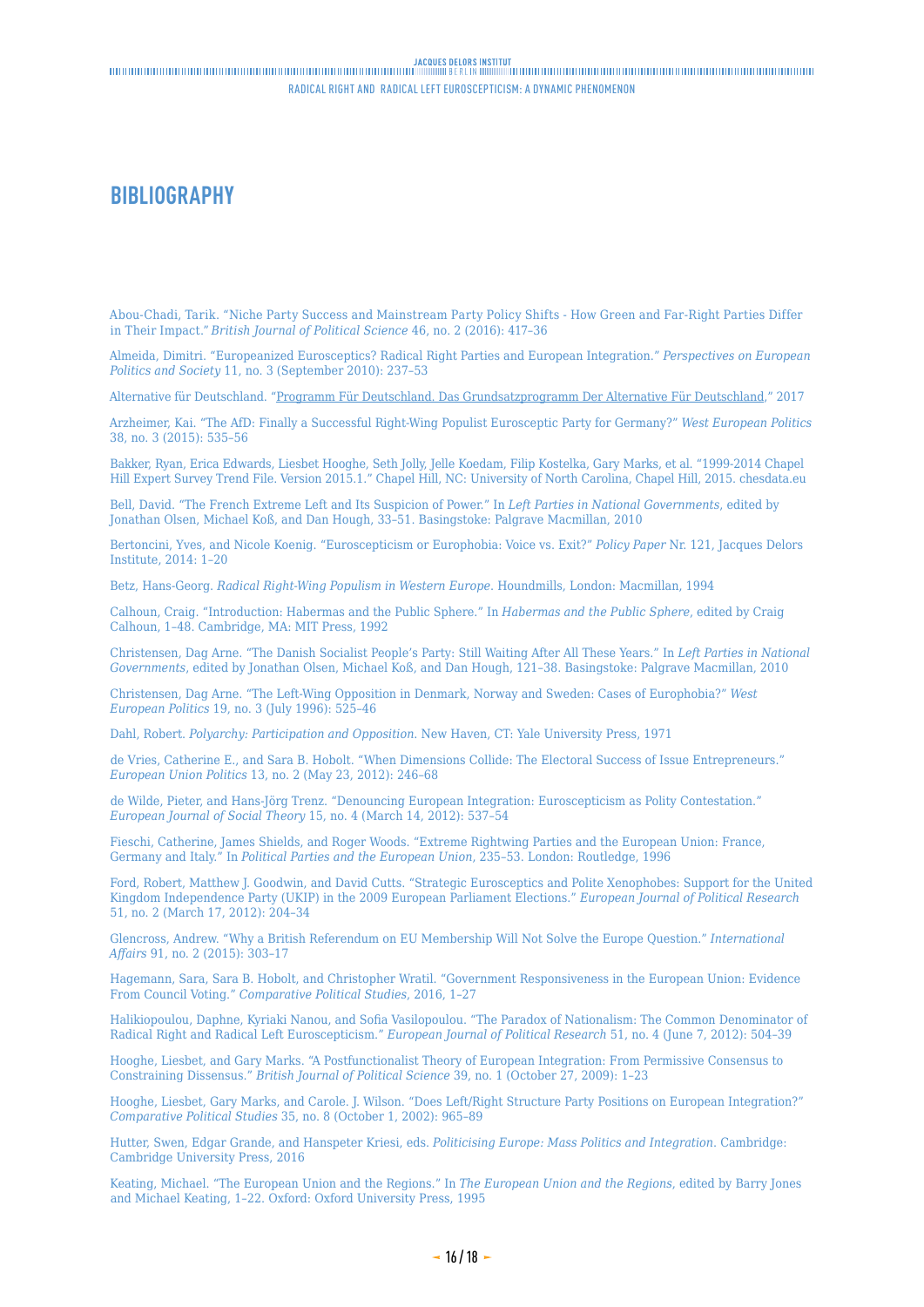## <span id="page-16-0"></span>

#### RADICAL RIGHT AND RADICAL LEFT EUROSCEPTICISM: a dynamic phenomenon

Keith, Dan. "Ready to Get Their Hands Dirty: The Socialist Party and GroenLinks in the Netherlands." In *Left Parties in National Governments*, edited by Jonathan Olsen, Michael Koß, and Dan Hough, 155–72. Basingstoke: Palgrave Macmillan, 2010

Mair, Peter. "Political Opposition and the European Union." *Government and Opposition* 42, no. 1 (2007): 1–17

March, Luke. *Radical Left Parties in Europe*. London: Routledge, 2011

March, Luke, and Cas Mudde. "What's Left of the Radical Left? The European Radical Left After 1989: Decline and Mutation." *Comparative European Politics* 3, no. 1 (April 2005): 23–49

Meguid, Bonnie M. "Competition Between Unequals: The Role of Mainstream Party Strategy in Niche Party Success." *American Political Science Review* 99, no. 3 (September 2, 2005): 347–59

Meijers, Maurits J. "Contagious Euroscepticism? The Impact of Eurosceptic Support on Mainstream Party Positions on European Integration." *Party Politics*, 2015, 1–11

Meijers, Maurits J. *Is Euroscepticism Contagious? Examining the Impact of Eurosceptic Challenger Parties on Mainstream Party Attitudes toward the European Union*. PhD Thesis: Hertie School of Governance, Berlin, 2016

Meijers, Maurits J., and Christian Rauh. "Has Eurosceptic Mobilization Become More Contagious? Comparing the 2009 and 2014 European Parliament Elections in The Netherlands and France." *Politics and Governance* 4, no. 1 (2016): 83–103

Mudde, Cas. *Populist Radical Right Parties in Europe*. Cambridge: Cambridge University Press, 2007

Rauh, Christian. *A Responsive Technocracy? EU Politicisation and the Consumer Policies of the European Commission*. ECPR Press, 2016

Ray, Leonard. "Measuring Party Orientations towards European Integration: Results from an Expert Survey." *European Journal of Political Research* 36, no. 2 (October 1999): 283–306

Ray, Leonard. "Validity of Measured Party Positions on European Integration: Assumptions, Approaches, and a Comparison of Alternative Measures." *Electoral Studies* 26, no. 1 (March 2007): 11–22

Scharpf, Fritz W. "Negative and Positive Integration in the Political Economy of European Welfare States." In *Governance in the European Union*, edited by Gary Marks, Fritz W. Scharpf, Philippe C. Schmitter, and Wolfgang Streeck, 15–39. London: SAGE, 1996

Schimmelfennig, Frank. "European Integration in the Euro Crisis: The Limits of Postfunctionalism." *Journal of European Integration* 36, no. 3 (February 12, 2014): 321–37

Steenbergen, Marco R, and David J Scott. "Contesting Europe? The Salience of European Integration as a Party Issue." In *European Integration and Political Conflict*, edited by Gary Marks and Marco R Steenbergen, 165–92. Cambridge: Cambridge University Press, 2004

Szczerbiak, Aleks, and Paul Taggart. "Opposing Europe: Party Systems and Opposition to the Union, the Euro and Europeanisation." *SEI Working Papers*, no. 36 (2000): 1–19

Taggart, Paul. "A Touchstone of Dissent: Euroscepticism in Contemporary Western European Party Systems." *European Journal of Political Research* 33, no. 3 (April 1998): 363–88

Tarchi, Marco. "Italy: A Country of Many Populisms." In *Twenty-First Century Populism: The Spectre of Western European Democracy*, edited by Daniele Albertazzi and Duncan McDonnell, 84–99. Basingstoke: Palgrave Macmillan, 2007

Tosun, Jale, Anne Wetzel, and Galina Zapryanova. "The EU in Crisis: Advancing the Debate." *Journal of European Integration* 36, no. 3 (April 29, 2014): 195–211

van de Wardt, Marc. "Desperate Needs, Desperate Deeds: Why Mainstream Parties Respond to the Issues of Niche Parties." *West European Politics* 38, no. 1 (2015): 93–122

van Elsas, Erika J, and van der Brug, Wouter. "The Changing Relationship between Left-Right Ideology and Euroscepticism, 1973-2010." *European Union Politics* 16, no. 2 (2015): 194–215

van Elsas, Erika J, Hakhverdian, Armen and van der Brug, Wouter. "United against a Common Foe ? The Nature and Origins of Euroscepticism among Left-Wing and Right-Wing Citizens." *West European Politics* 39, no. 6 (2016): 1181–1204

Van Spanje, Joost. "Contagious Parties: Anti-Immigration Parties and Their Impact on Other Parties' Immigration Stances in Contemporary Western Europe." *Party Politics* 16, no. 5 (March 2, 2010): 563–86

Williams, Christopher J. "Responding through Transposition: Public Euroskepticism and European Policy Implementation." *European Political Science Review*, 2016, 1–20

Williams, Christopher J., and Jae-Jae Spoon. "Differentiated Party Response: The Effect of Euroskeptic Public Opinion on Party Positions." *European Union Politics* 16, no. 2 (2015): 176–93